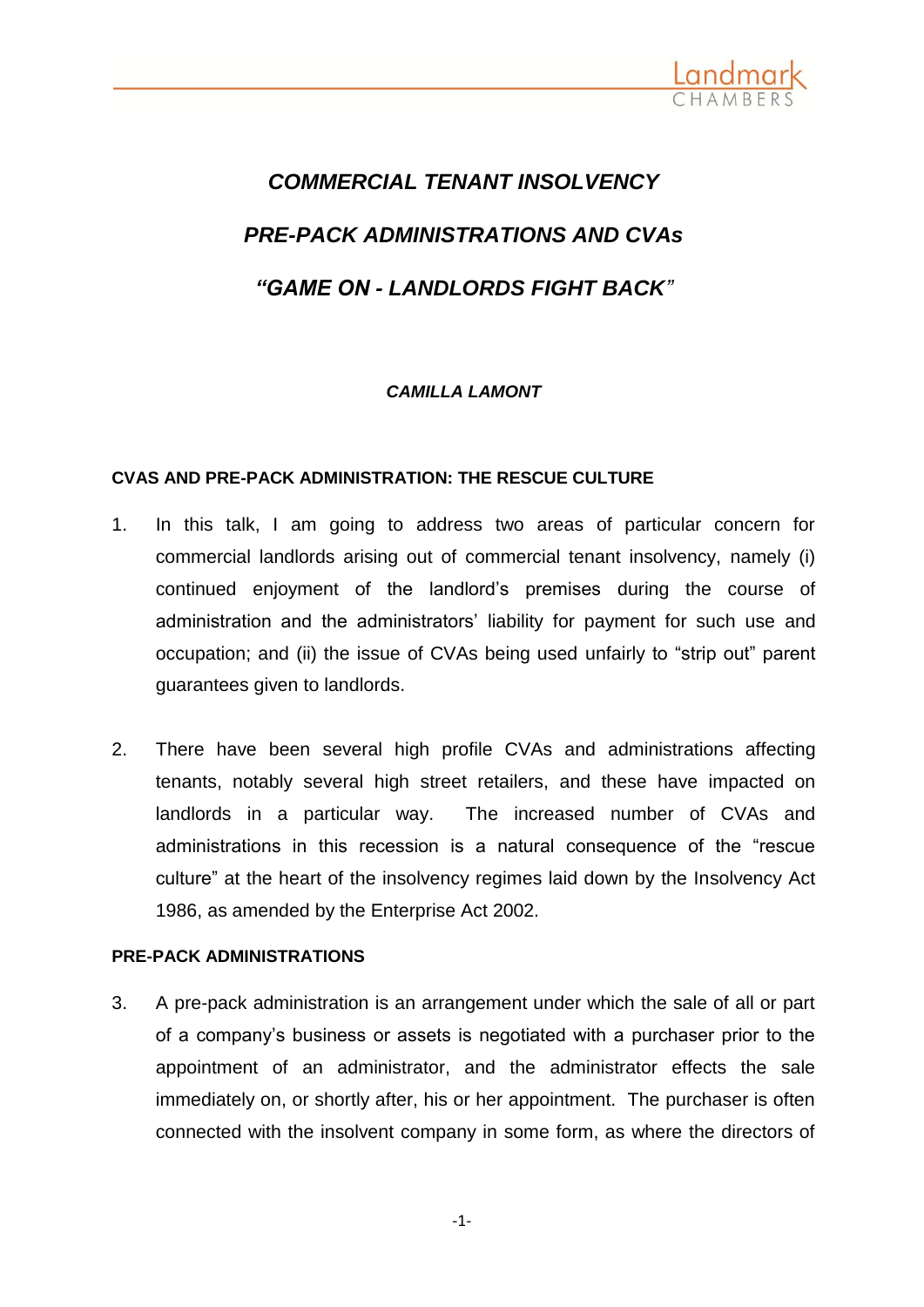

the insolvent company form a new company in order to take over the profitable parts of a business.

- 4. A pre-pack sale has great advantages and is part of the "rescue" culture underlying the changes to the process of administration made by the Enterprise Act 2002. It is no longer necessary to obtain a court order, and an administrator can be appointed out of court. Administration has therefore become a cheaper and less complicated process. Prior to taking an appointment as administrator, the nominated insolvency practitioner must consider whether he or she is able to fulfil one of the statutory purposes, namely (i) to rescue the company as a going concern; (ii) a better realisation of the company assets than would be the case should the company be wound up; (iii) a distribution to either the secured or preferential creditors.
- 5. The main advantage of a pre-pack administration is the ability of the company to trade up to the point of the administration and thereafter to seamlessly "hand over" the more profitable elements of the business to a purchaser. This enables the preservation of the goodwill of the business and enables the assets of the company to be sold at a higher return which in turn benefits the creditors and ensures the survival of that part of the company's business that can be saved, albeit in the hands of a new entity. The wider advantages, in terms of rescuing viable businesses and preserving jobs, are obvious.
- 6. However, pre-packs can be controversial and there is a clear danger of the process being abused, particularly as the directors of the company are not only frequently instrumental in the process of putting the company into administration but are also often behind the "new co" set up to purchase the business of the insolvent company. Furthermore, where the circumstances warrant it, the administrator does have power to sell assets without the prior approval of creditors or the permission of the court. The public perception can therefore be that the "same people" are rising "phoenix like" from the ashes, taking the assets from the company and leaving the liabilities behind. This obviously over simplifies the issue, and there is no doubt that used properly for the statutory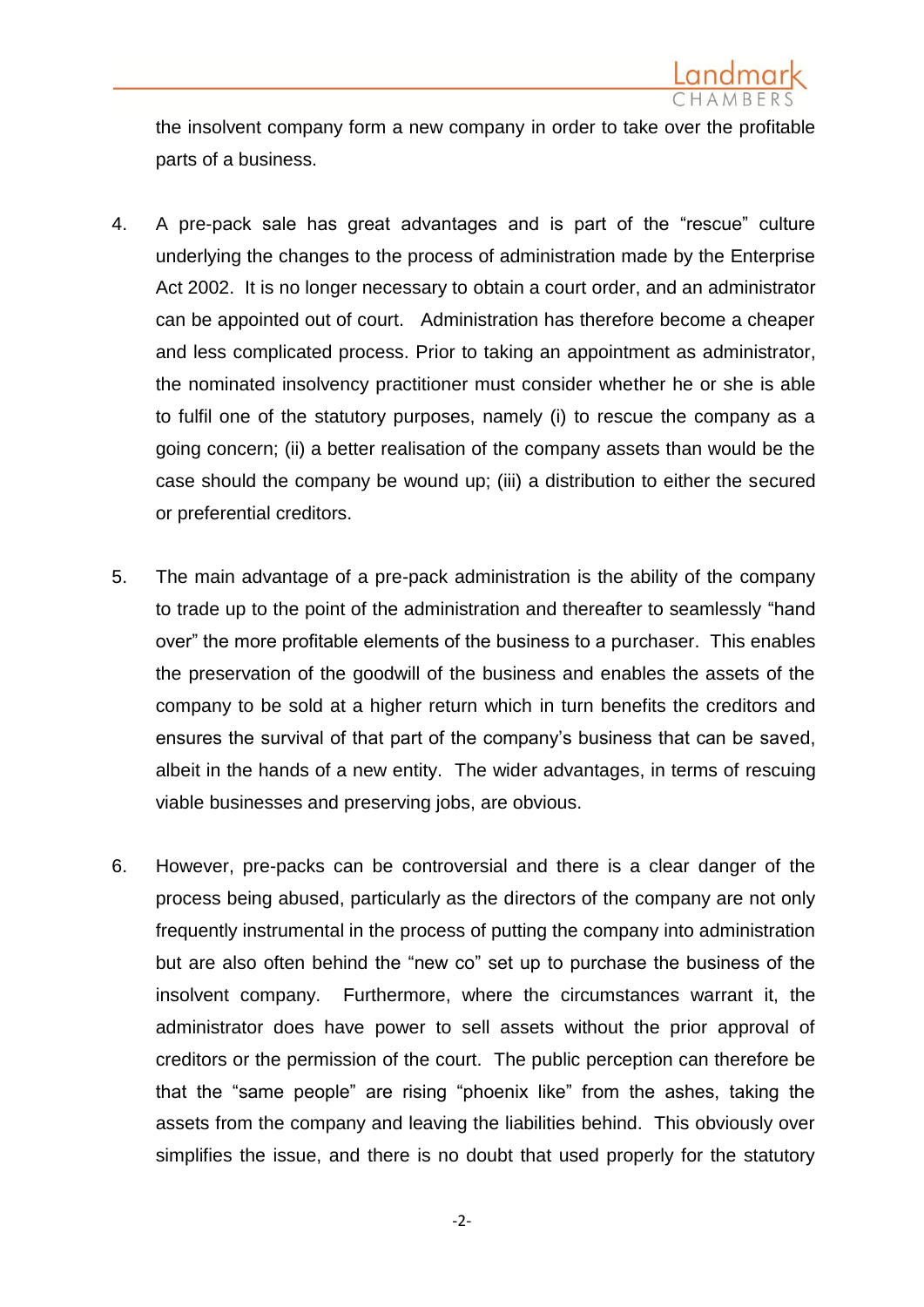purpose or purposes of administration, a pre-pack can be a "win win" situation in the event of a company's insolvency. However, the potential for abuse is recognised by the Association of Business Recovery Professionals in its publication of "Statement of Insolvency Practice 16" which deals specifically with pre-packs and the standards which insolvency practitioners are expected to adhere to. These guidelines address in particular fulfilment of the statutory duties both in the pre-appointment period and in relation to the manner of disposal of the business or assets as well as provision of after the event disclosure to the creditors. An administrator is an insolvency practitioner who must act honourably and fairly as an officer of the court. Administrators must act in the interests of the company's creditors as a whole and even where the objective is to realise property in order to make a distribution to secured or preferential creditors, the administrators have a duty to avoid unnecessarily harming the interests of the creditors as a whole. If they fail to comply with their duties, their conduct can be challenged under paragraphs 74 and 75 of Schedule B1 to the Insolvency Act 1986.

- 7. There have been several high profile administrations, particularly in the retail sector, such as Blacks, Jessops, Game Station, La Senza and Woolworths, to name just a few. A common feature of such retail administrations is the impact they have on commercial landlords. Pre-packs will often involve a sale of the retail business and "brand". The purchaser (and its funder) will want to take on the leases of profitable stores and close down the weaker branches.
- 8. The seamless handing over of the profitable stores overnight does not fit well with the structure and drafting of the modern commercial lease. Most will have restrictions on alienation in some form or other and a proviso for re-entry in the event of non payment of rent, other breaches of tenant covenants and insolvency events, such as administration. The purchaser of the business is often granted a licence to occupy premises pending an application for licence to assign. This in itself quite frequently amounts to a breach of a covenant against parting with or sharing possession or occupation of the premises. The "new co" is effectively in occupation without the landlord's permission. However, the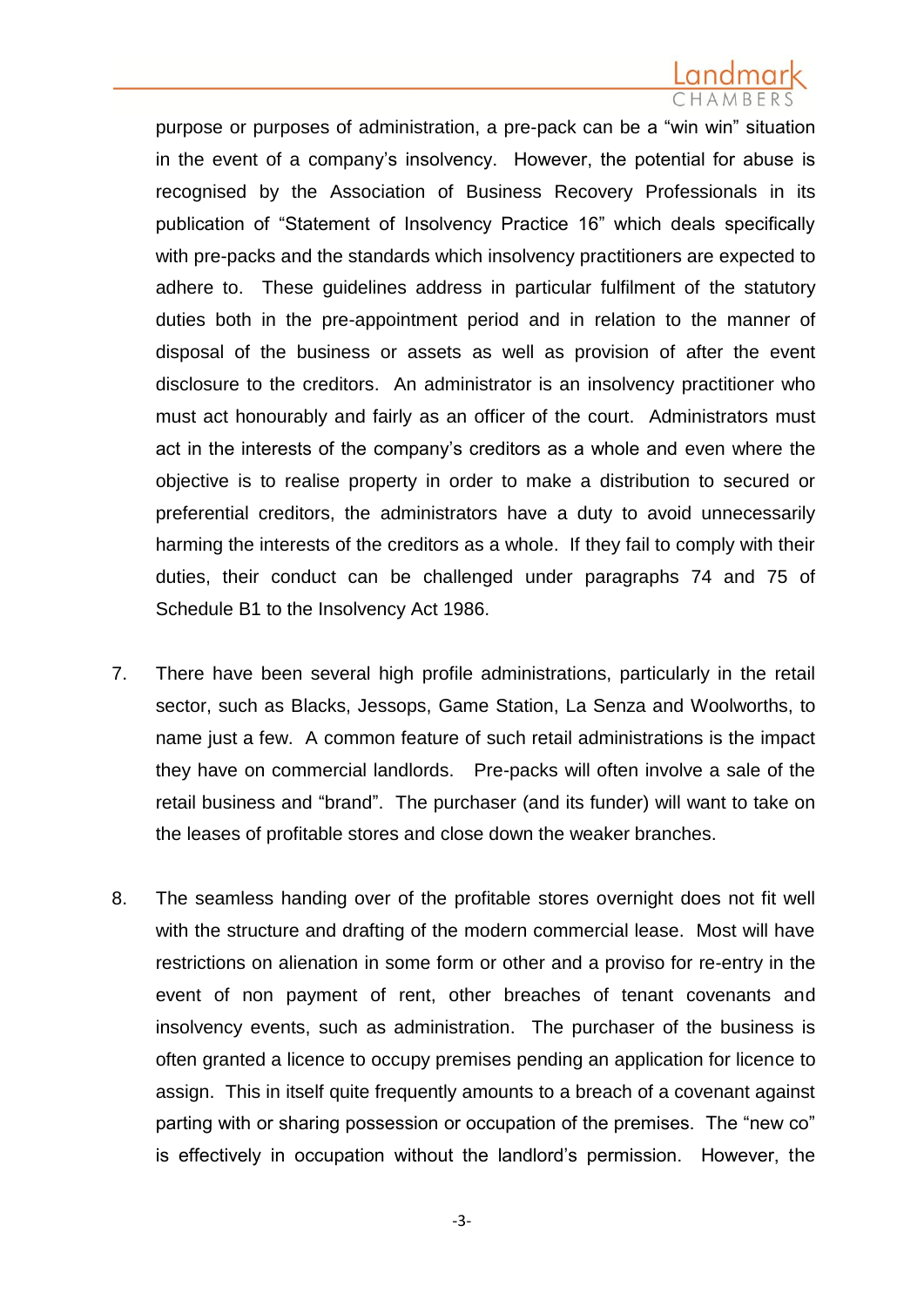moratorium imposed on the administration prevents landlords from forfeiting a lease, either by taking court proceedings or peaceable re-entry, without either the permission of the administrators or the consent of the court (IA Schedule B1, para 43(4)). A landlord's security, embodied in the proviso for re-entry, no longer carries the day, so far as its enforcement is contrary to the purpose of the administration and where the overall balancing exercise comes out in favour of the administration. As an unsecured creditor, the landlord is unlikely to recover much if anything on a *pari passu* distribution between unsecured creditors and is likely to start looking at recovery under guarantees and or AGAs.

9. The latest blow to landlords is the decision in *Leisure (Norwich) II Ltd v Luminar Lava Ignite Ltd [2012] BCC 497 ("Luminar")* to the effect that rent payable in advance which accrues on a quarter day occurring prior to the administration is not recoverable as an administration expense, even where administrators use the premises during the administration or allow others to use it. Administrators are alive to the benefits that can be achieved in effecting administration the day after a rent quarter day in these circumstances. This is exactly what happened in the *Game* litigation, where the administration was entered into on 26 March 2012, the day after the March quarter day. Effectively, according to *Luminar*, they get the benefit of 3 months' rent free use of premises for the purpose of the administration, unless the landlord can obtain an order for leave to forfeit within that period. It is hardly surprising that the large commercial landlords have decided to fight back, as they have collectively done in the *Game* Litigation.

## *"GAME ON: LANDLORDS FIGHT BACK"*

10. In July of this year, Nicholas Lavender QC sitting as a Deputy High Court judge in *Jervis v Pillar Denton Ltd (Game Station) & ors* [2013] EWHC 2171 (Ch) ("The Game Litigation") gave a group of the major landlords, namely Hammerson, British Land, Land Securities and Intu Properties ("the Game Landlords"), permission to appeal so as to enable them to challenge the principles established in *Goldacre (Offices) Ltd v Nortel Networks UK Ltd* [2010] EWHC 3389 (Ch); [2010] Ch 455 ("Goldacre") and *Leisure (Norwich) II Ltd v*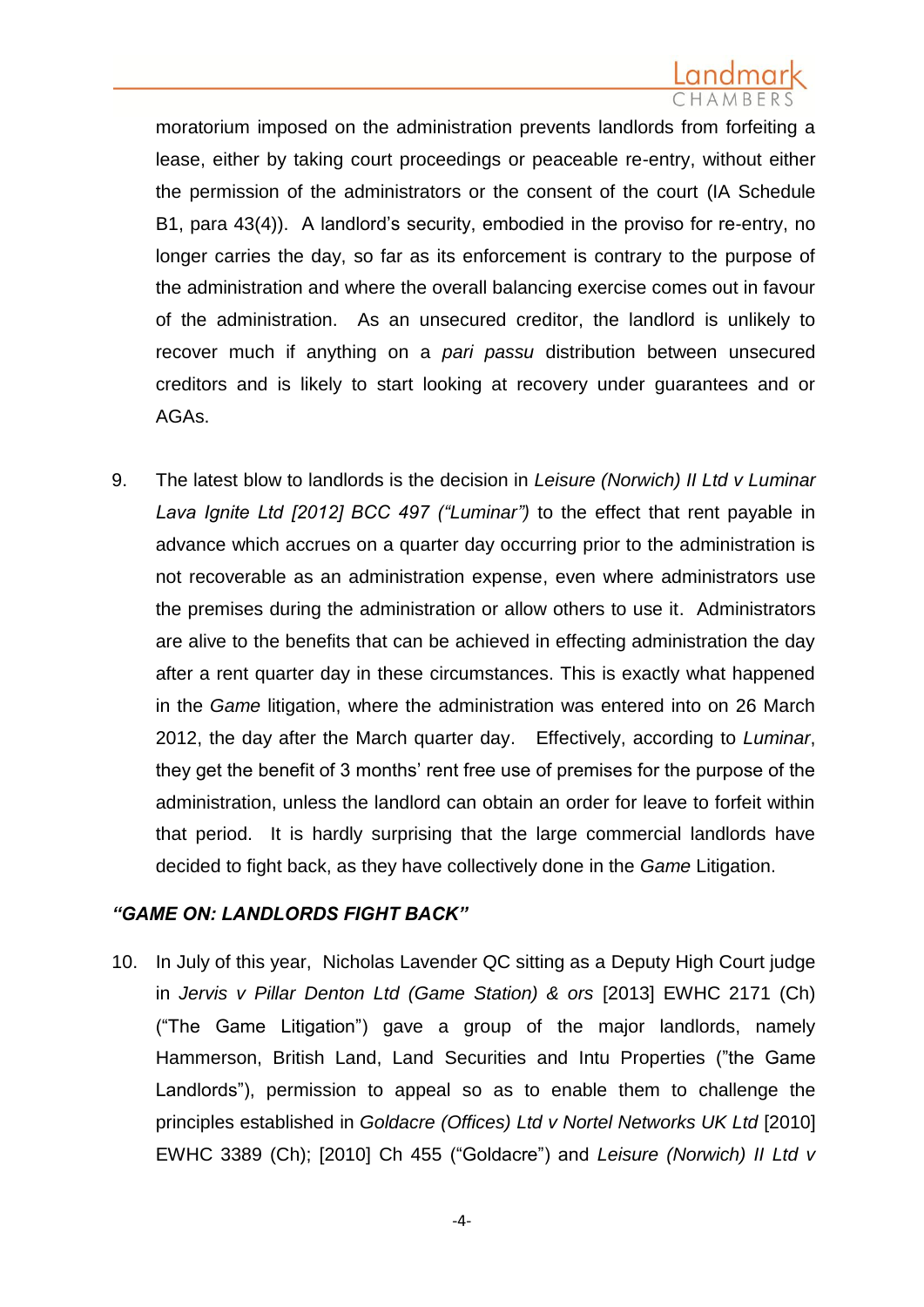*Luminar Lava Ignite Ltd* [2012] BCC 497 before the Court of Appeal on a fast track basis. The judge accepted not only that the Game Landlords had reasonable prospects of success but also considered that there were other compelling reasons why the appeal should be heard as the issue to be decided is one of wider general importance to the landlords and administrators. Further, Game's quarterly rental liability was £12 million, so the outcome of the case has significant financial implications for the parties. The "new Co", Game Retail Ltd, which had been given a licence to occupy many of the stores by the administrators, has indemnified the administrators in respect of any finding that the rent is payable as an administration expense. The appeal is listed to be heard by the Court of Appeal on 12 or 13 February 2014.

- 11. In the *Game* litigation it was accepted by all concerned that on the current state of the authorities, as set out in *Goldacre* and *Luminar*, the High Court was effectively bound to treat rent accruing in advance prior to the administration as a debt provable in the insolvency as opposed to an expense of the administration payable in priority, even in cases where the premises were used for the purposes of the administration during the period in respect of which the advance rental liability related.
- 12. This is an incredibly important issue for commercial landlords and administrators. Most commercial leases provide for rent to be paid quarterly in advance. Administrations are carefully timed to "get the best value for the administration". If the administration in *Game* had commenced on 24 March, as opposed to 26 March, the authorities would dictate that the administrators would be liable to pay the whole quarter's rent as an administration expense. By waiting a matter of days they (and hence the "new co") were effectively off the hook entirely in circumstances where the new co was deriving value from the premises.
- 13. In *Goldacre (Offices) Ltd v Nortel Networks UK Ltd (in administration)* [2010] EWHC 3389 (Ch); [2010] Ch 455 the issue was not as to rent accruing before the administration, but rather as to the administrators' liability to pay rent falling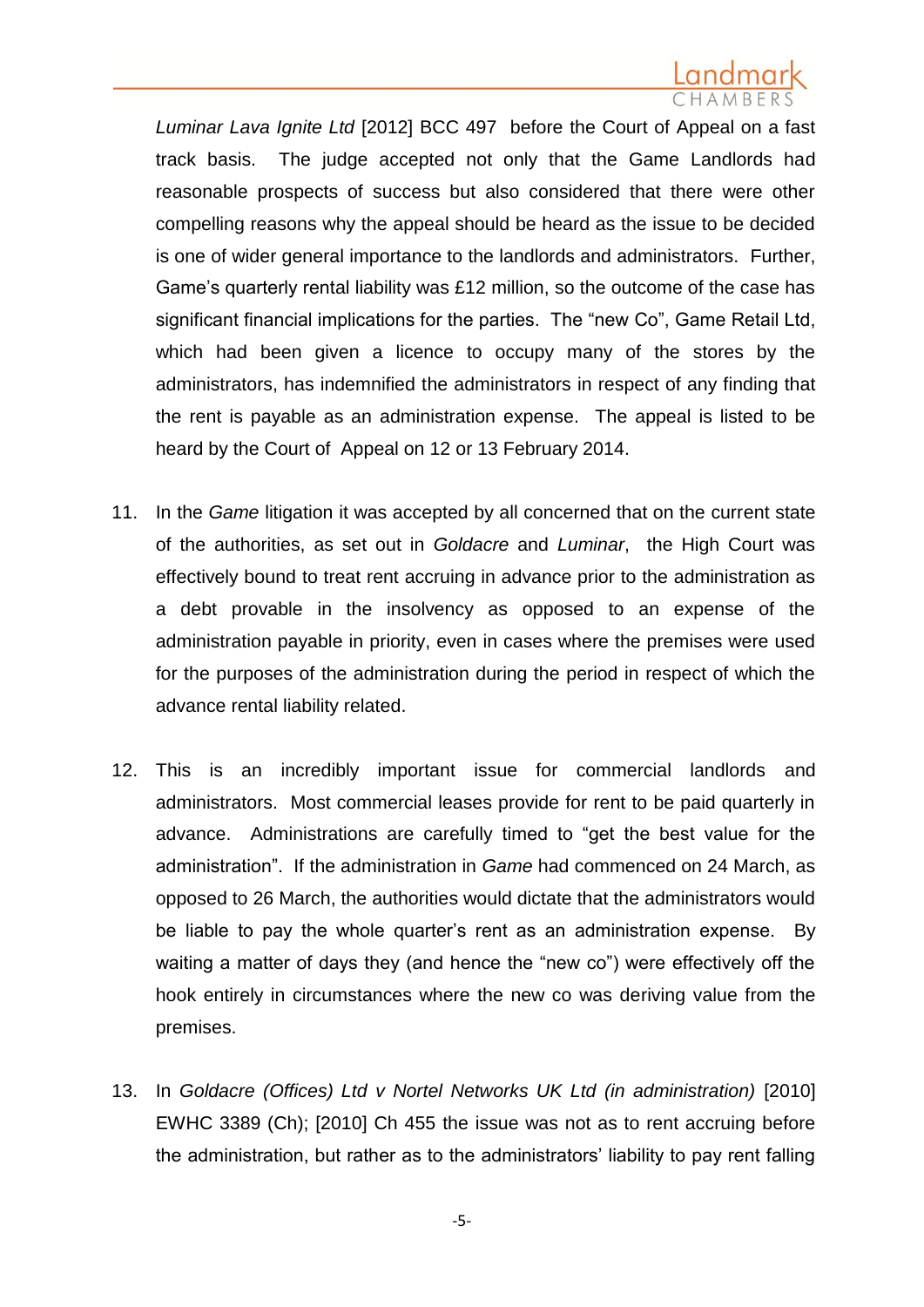due during the period of administration as an "administration expense". In that case, the landlord had leased commercial premises to a company on two long leases. The company went into administration and the administrators were appointed. Following their appointment, the administrators used part of the premises for the purpose of the more efficient conduct of the administration. Other parts of the premises were sub-let and the landlord was receiving the rent from the sub-tenants directly. The issue was whether the rent for the part occupied by the administrators for the purpose of the administration should in future be paid as an administration expense. HHJ Purle QC held it should, applying the *Lundy Granite* principle. Under that principle, liquidators are held liable to pay rent as a liquidation expense where the liquidators make use of or retain, for the benefit of the liquidation, possession of leasehold premises.

- 14. However, he went further and held that in circumstances where the administrators were in occupation using the premises for the purposes of the administration on a future quarter day, they would be liable to pay that quarters' rent in full, as an administration expense, even if they subsequently vacated the premises during the quarter. In other words, in those circumstances, the whole quarter's rent would rank as an administration expense and the administrators would not be able to seek an apportionment of rent to reflect the period they were no longer using the premises for the benefit of the administration. He did so applying the principle of election embodied in *Powdrill v Watson* [1995] 2 Act 394. HHJ Purle QC said that "*a liquidator electing to hold leasehold premises can do so only on the terms and conditions contained in the lease, and any*  liability incurred while the lease is being enjoyed or retained for the benefit of *the liquidation is payable in full as an administration expense*".
- 15. In *Leisure (Norwich) II* Ltd v *Luminar Lava Ignite Ltd (In Administration) [2012] EWHC 951 (Ch) [2012] 4 All ER 894*, HHJ Pelling QC held that the quarter's rent that fell due before the administration was not treatable as an administration expense, even in circumstances where the administrators thereafter made use of the premises for the purpose of the administration during the period covered by that quarter's rent.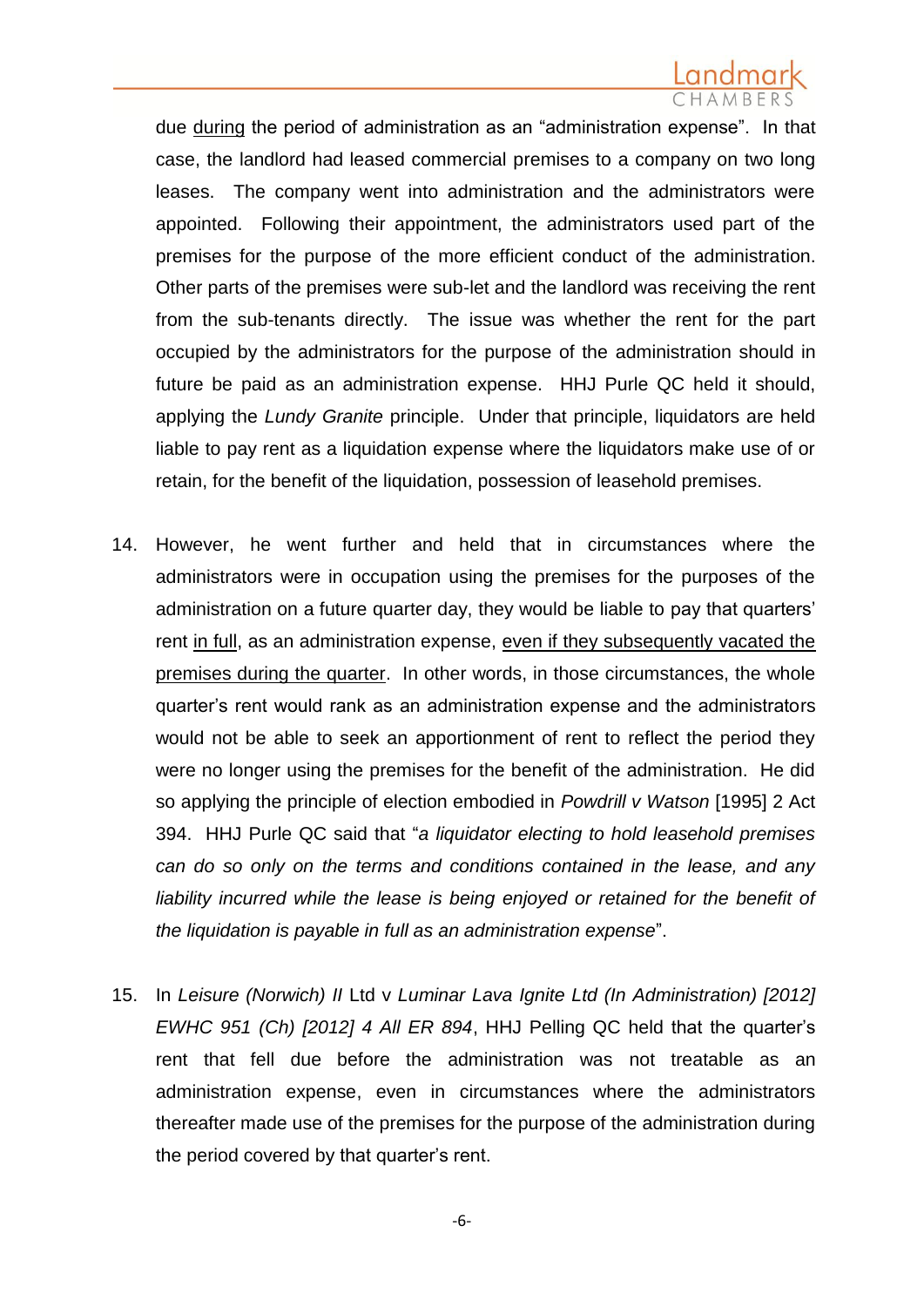

- 16. In that case, the landlords applied for orders requiring the administrators of the respondent tenants to pay pre-administration expenses. The tenants, as part of a company group, had been one of the largest nightclub operators in the UK, and had leased four properties from the landlords for that purpose. Rent was payable quarterly in advance on each quarter day. The administrators agreed to sell the majority of the tenants' business and assets to a buyer. The buyer agreed to seek the landlord's consent to the assignment of the leases to it. The issue largely related to the September 2011 quarters' rent. The companies were placed into administration on 28 October 2011. On 31 October 2011, the administrators confirmed an intention to trade the venues until 1 January 2012 even though they were not in a position to pay rent. On 1 November 2011, the landlord sought the administrators' consent to exercise the right to forfeit the lease which was refused on 2 December 2011. By the time of the hearing, the administrators had given leave to forfeit. The only substantive issue related to whether the rent falling due on 29 September 2011 was payable as an administration expense or not.
- 17. It is now well established that the question of whether a liability is or is not an administration expense, payable in priority to provable debts, is a matter governed by Rule 2.67 of the Insolvency Rules 1986. The court has no discretion to treat something as payable as an administration expense if it is not covered by those rules: see *Toshoku Finance UK Plc* [2002] 1 WLR 671 establishing that proposition in the case of liquidation which has been held to be equally applicable to administrations: see *Newmans LLP v Administrators of Portsmouth City Football Club* [2012] EWHC 3088, per Morgan J at para. 93. This includes (1)(a) "expenses properly incurred by the administrator in performing his functions in the administration of a company" and "(f) any necessary disbursements by the administrator in the course of the administration". It is also well established that if pre-existing contractual liabilities (such as under a lease entered into before the administration) fall within the "*Lundy Granite*" principle, they will be covered by rule 2.67(1)(a) or (f). In other words they will be treated as an expense or disbursement incurred by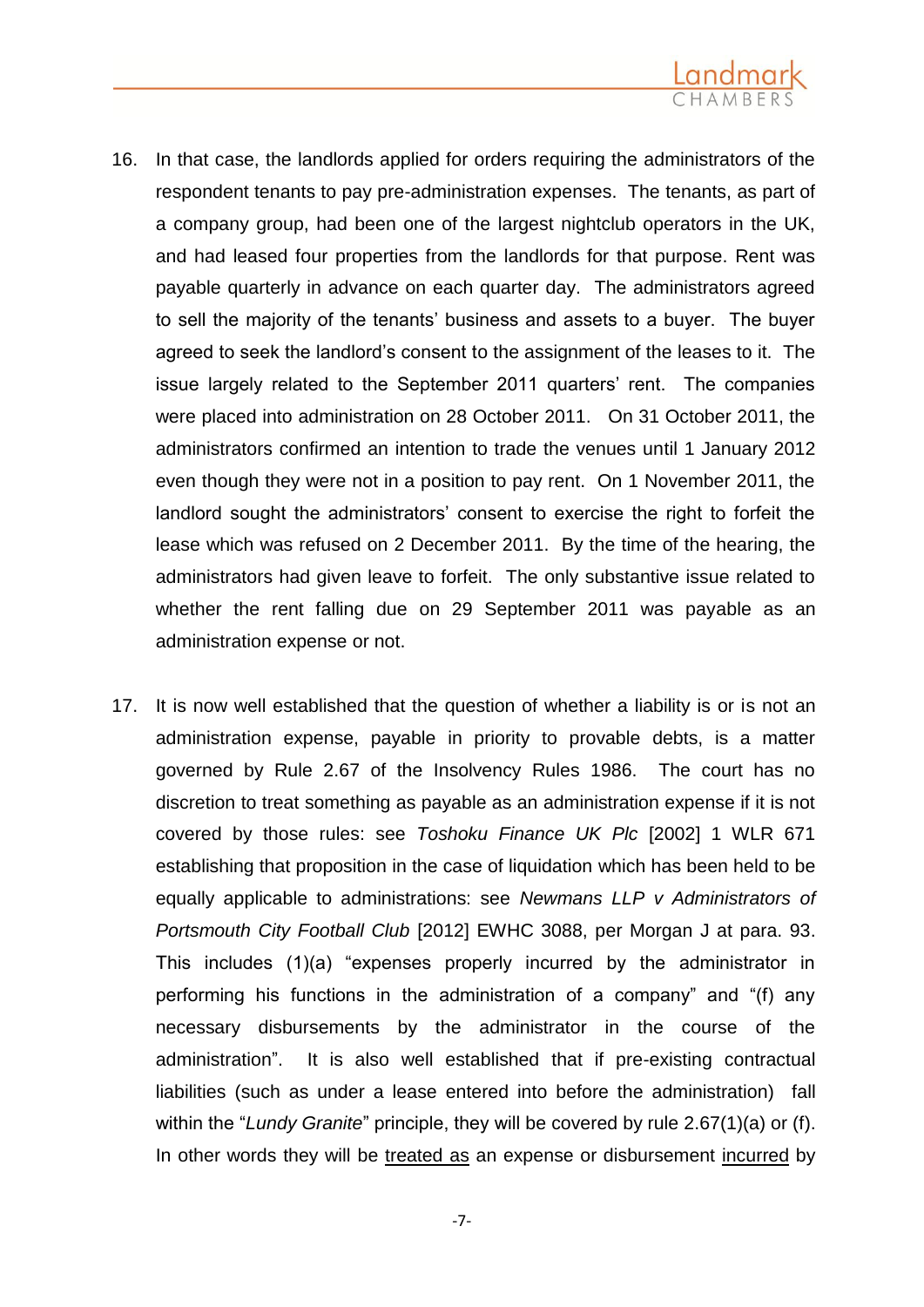

the administrators even if the underlying liability was incurred by the company prior to the administration, such as to constitute a provable future debt.

- 18. The real issue therefore is how far the *Lundy Granite* principle extends. In *Luminar*, HHJ Pelling QC held that it did not apply to rent falling due before the administration. He analysed the cases and held that in none of them were debts falling due before the administration or liquidation held to be covered. He considered his decision to be consistent with the reasoning of HHJ Purle QC in *Goldacre*.
- 19. In summary, the position following *Goldacre* and *Luminar* is as follows:
	- a. Where rent is payable in advance and falls due for payment prior to commencement of the liquidation or administration, then it is provable but not payable as a liquidation or administration expense, even though the liquidator or administrator retains the property for the purposes of the liquidation or administration for the whole or part of the period for which the payment in advance was payable;
	- b. Where rent payable in advance becomes due during a period when the liquidator or administrator is retaining the property for the purposes of the liquidation or administration then the whole sum is payable as a liquidation or administration expense even though the liquidator or administrator gives permission to forfeit or vacates before the expiry of the period for which the advance payment is due.
- 20. In the *Game* litigation, the landlords will challenge both propositions head on. The proposed grounds of appeal are set out in paragraph 19 of the decision granting leave to appeal as follows:

"1. The Lundy Granite principle [which is the principle being applied and interpreted in Goldacre and Luminar 1 is concerned with the use of property for the benefit of a liquidation or administration, and requires as a matter of "common sense and ordinary justice" that "the landlord receives the full value of the property. [and there is a reference there to the decision of the *[House of Lords](http://login.westlaw.co.uk/maf/wluk/app/document?src=doc&linktype=ref&context=14&crumb-action=replace&docguid=ID6D26B71E42811DA8FC2A0F0355337E9)*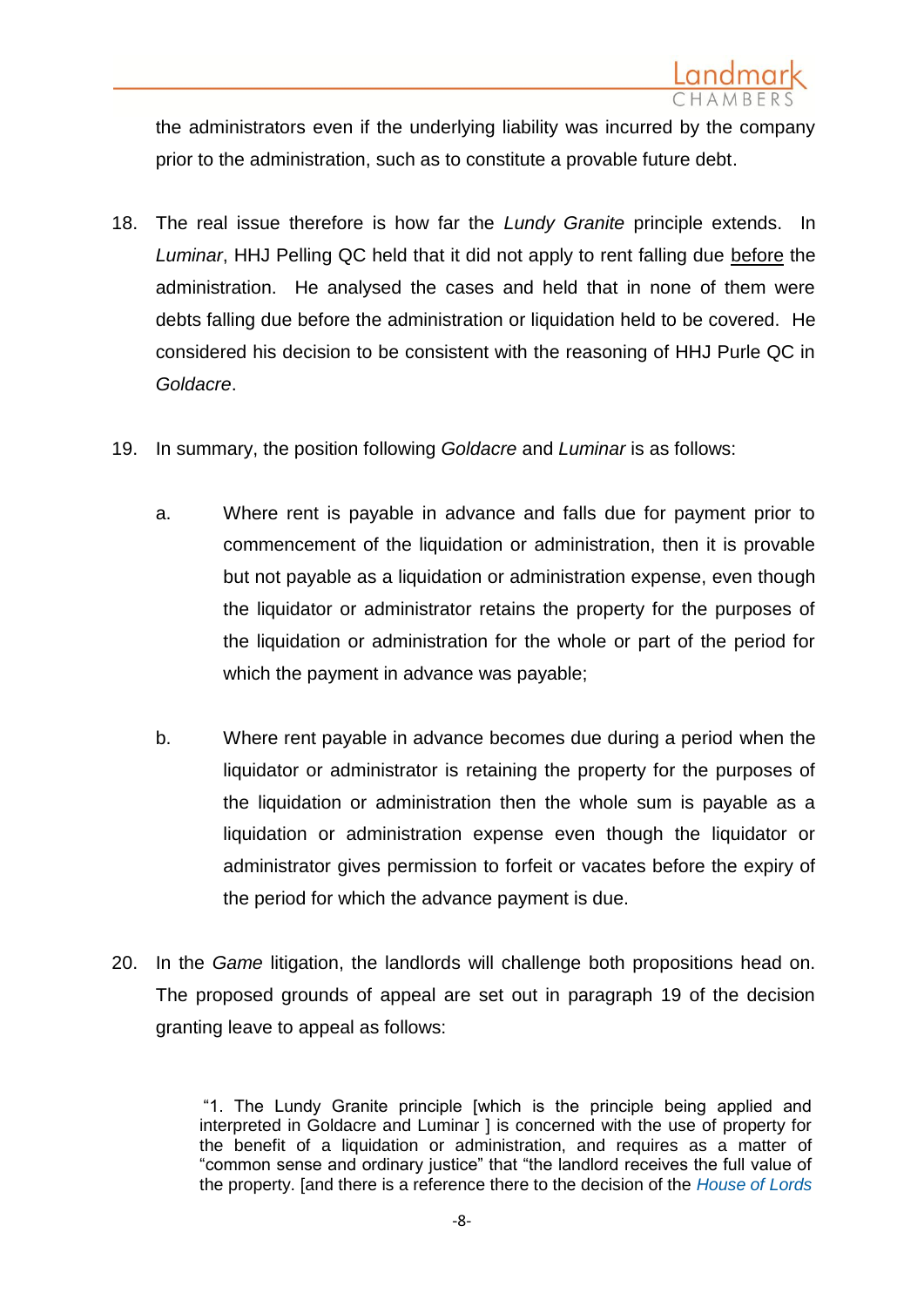

*in Re Toshoku Finance UK Plc [2002] 1 WLR 671* , quoting at paragraph 23 from Lundy Granite itself.]

2. The touchstone for the application of the principle is the use by a liquidator or administrator of the property for winding-up or administration: Toshoku at [26] citing *Re Oak Pits Colliery Co* .

3. The principle is not concerned (unlike many other heads of expense in Rule 4.67(1)) with debts incurred by the administrator. As Lord Hoffmann pointed out in Toshoku at [27], the liability is plainly not incurred as an expense of the liquidation (or administration), because "the whole of the liability was incurred by the company before the winding-up for the whole term of the lease".

4. Instead, the principle is based on a fiction: " … it would be just and equitable … to treat the rent as if it were an expense of the winding up and to accord it the same priority": Toshuku, at [27].

5. The fact that rent payable in advance under a lease cannot generally be apportioned. (due to the [Apportionment Act](http://login.westlaw.co.uk/maf/wluk/app/document?src=doc&linktype=ref&context=14&crumb-action=replace&docguid=I61053350E42311DAA7CF8F68F6EE57AB) ) is not relevant to the question whether payment for the use of leased property should be treated as if it was a debt incurred by the company in administration for the period when the property was used for the purposes of the administration. *Ellis v Rowbotham* itself did not involve a liquidation and did not involve any consideration of the Lundy Granite principle.

6. Put another way, whether or not the rent payable under the lease contract can be apportioned day to day, the amount which is payable pursuant to the fiction that the rent has been incurred as an expense of the administration is only that which is referable to the period when the property is being used beneficially for the purposes of the winding-up.

7. HHJ Purle QC's conclusion was based on the decision of the House of Lords in *Powdrill v Watson* [1995] 2 AC 39, but the issue in that case was the different one of whether an administrator had "adopted" a contract, and so became liable for the liabilities accruing due under it post administration: it did not involve the application of the *Lundy Granite* principle.

21. To my mind the arguments put forward on behalf of the landlords have considerable force but it remains to be seen how the Court of Appeal will approach this question, particularly if there is a concern that, by elevating the claims of such landlords, the general pot available for *pari passu* distribution will decrease. As a matter of principle, the landlords' arguments are compelling. It seems arbitrary to simply look at the date on which rent accrues as an actual debt, given that the future debts due under the lease are themselves provable in any event. The *Lundy Granite* principle is already an exception to the *pari passu* principle, based on a fiction. If the underlying principle is that the administrator should pay for the value he receives, why should he not pay the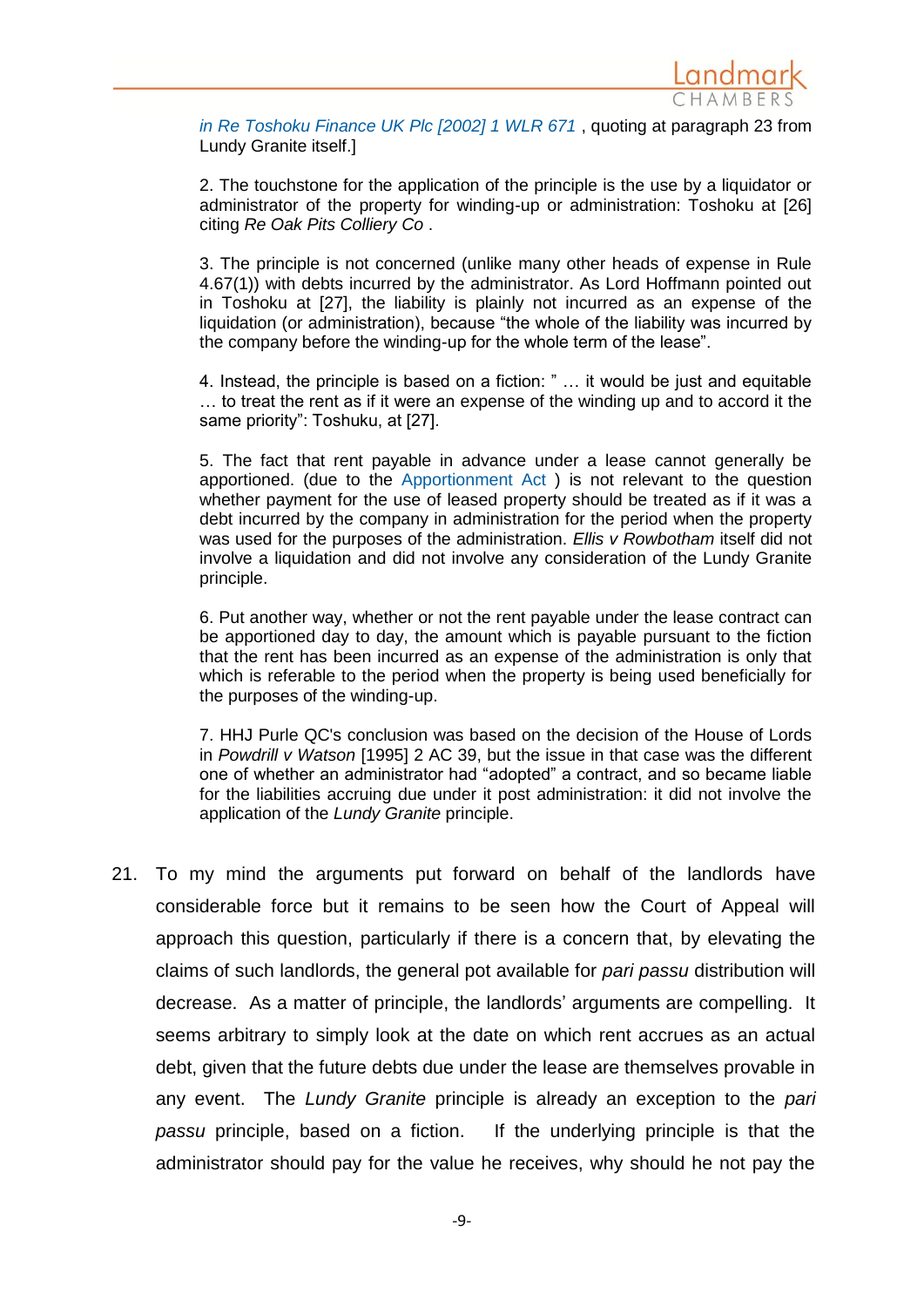landlord for continued use of property, particularly in circumstances where the landlord is precluded from exercising the right to forfeit without consent of the court or the administrator? And equally, why should he pay for value he does not receive? In one of the five *Game* test cases, the administrator used the premises for 5 days, simply to vacate the store. If the administrator objects to the landlord exercising its security, why should he not pay for that privilege as an expense in the administration? The knock on effect if such rent is not an administration expense is that the administrator will find it more difficult to object to applications for leave to forfeit. The balance will more firmly rest in favour of allowing leave applications in such cases because the landlord is not receiving any payment for the continued use of its property in circumstances where, if forfeiture were allowed, it could recover beneficial use.

22. A recent article in the Estates Gazette suggests that the recent Supreme Court ruling in the appeals in the *Nortel and Lehman administrations* [2013] UKSC 52 represents a blow to the Game Landlords<sup>1</sup>. In my view, there is nothing in the judgments of the Supreme Court that should concern the Game landlords as the issues were entirely different. In that case, it was held that the potential liabilities under a financial support direction served by the Pensions Regulator on a "target company" during the course of administration was a provable debt and not an administration expense. This case turned on the meaning given to provable debts in rule 13.12 IR 1986 and the particular statutory scheme of regulation in the pensions' field. It did not concern the *Lundy Granite* principle at all. There was in that case "no question of such a liability resulting from any act or decision taken by or on behalf of the administrator" (para. 105, per Lord Neuberger) and in any event, there was no question of the debt (which would arise out of circumstances arising before the administration, namely the underfunding of the relevant pension scheme) being a liability arising "in the course of" the administration. "In the course of" does not mean "during the period of". (para.99, 106). The expense must be incurred as one of the "natural incidents connected with" the administration. One can readily see that this reasoning has no application to the *Lundy Granite* principle, which rests on the

 1 Egi, Jess Harold (24.07.2013), "Pensions blow to Game landlords"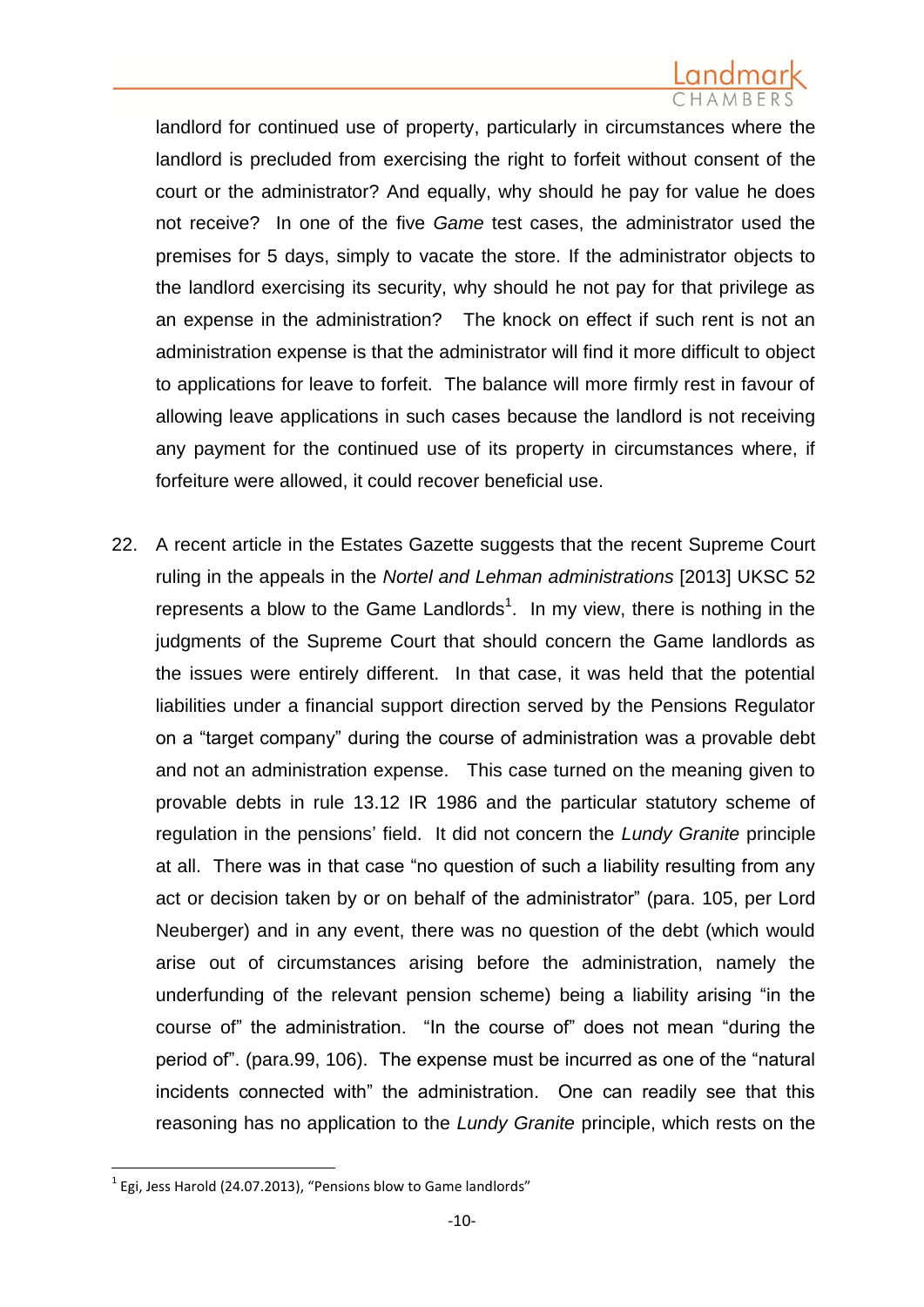

notion that the property is used by the administrators for the benefit of the administration. The *Goldacre* and *Luminar* decisions were not referred to by the Supreme Court, quite simply because they did not impact on the issues the Supreme Court had to consider.

## **APPLICATIONS FOR LEAVE: THE LAZARI DECISION**

- 23. Prior to forfeiting by way of proceedings or peaceable re-entry it will be necessary for a landlord to obtain either the consent of the administrator or the leave of the court under IA 1986, Schedule B1, para. 43. This effectively is the statutory moratorium imposed to further the objects of the administration.
- 24. If the administrator does not consent, the principles that will be applied by the court are set out in *Re Atlantic Computer Systems Ltd* [1992] 505, 542 to which reference should be made in detail if making an application.
- 25. Those principles were usefully summarised by HHJ Norris QC in *Metro Nominees (Wandsworth)(No. 1) v Rayment (16 October 2006)* as follows:

"First, it is emphasised by the Court of Appeal that this passage contains guidelines which must be treated as such and must not be regarded as a straightjacket, fettering the exercise of a general discretion. Second, the general rule in the normal case is that if a creditor seeks to exercise a proprietary right that is unlikely to impede the achievement of the purpose for which the administration is being pursued, then leave should normally be given. Third, where that is not the case (so that there is a likelihood that the proprietary right will impede the achievement of the purpose) then the court has to carry out a balancing exercise, balancing the legitimate interest of the lessor and the legitimate interests of the other creditors. Finally, in carrying out that balancing exercise, great importance or weight is normally given to the proprietary interests of the lessor (the underlying principle being that an administration for the benefit of unsecured creditors should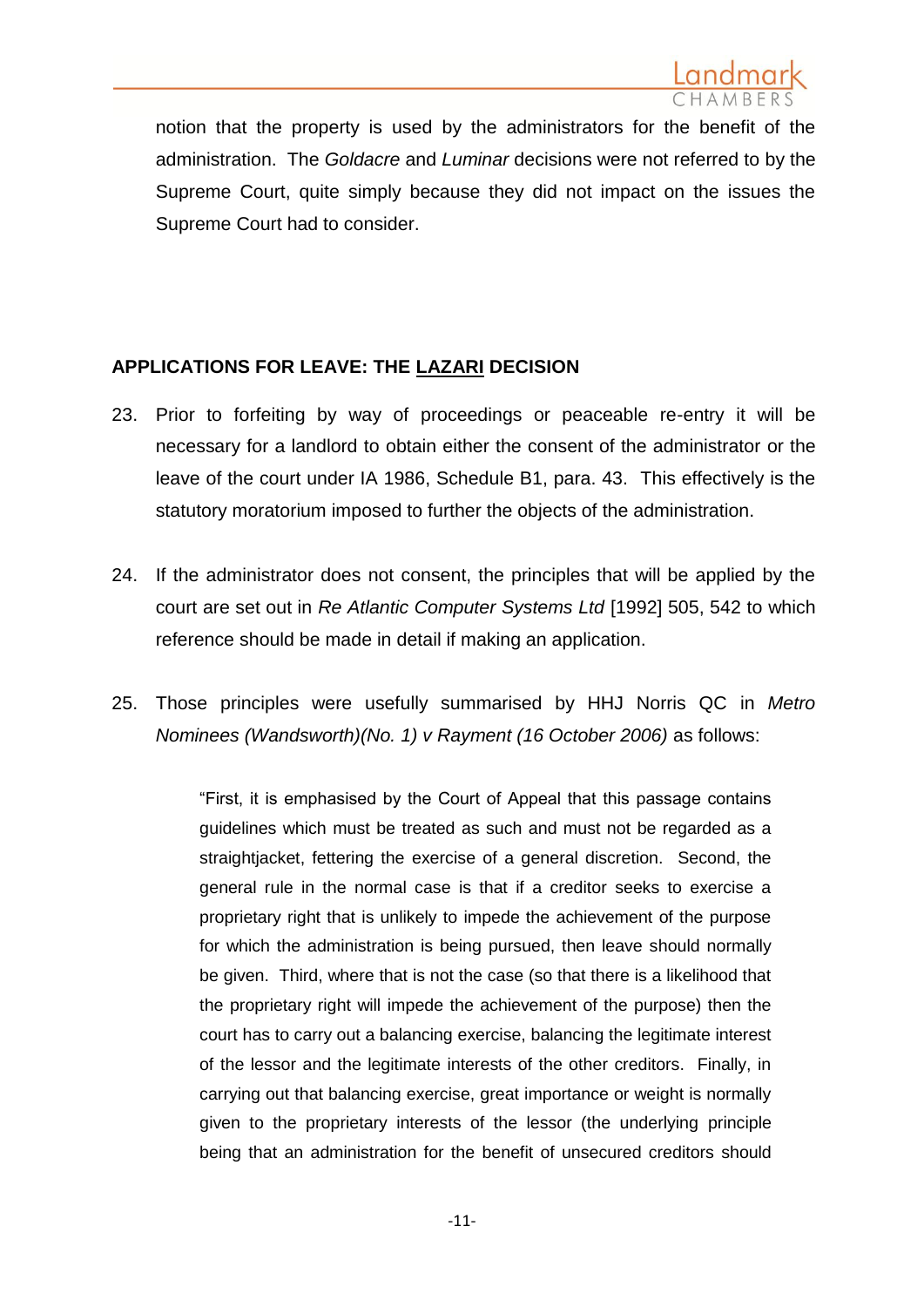

not be conducted at the expense of those who have proprietary rights, save to the extent that this is unavoidable)."

- 26. The second principle set out above was also applied in *Lazari GP Limited v Jervis* [2012] EWHC 1466 (Ch). In that case there had been a business sale by the administrators very shortly after the commencement of the administration. Under that agreement the buyer had taken the risk of occupation without the landlord's consent, had made only a half hearted application for consent to assign and had not availed itself of the right to use the company's name for the purpose of bringing a claim that consent had been unreasonably delayed or withheld. Therefore under the business sale agreement, it mattered not for the beneficial realisation of the company's property in administration whether or not the lease was forfeit. The buyer had taken the full risk of the exercise of those rights and there would be no adverse consequences for the administration. Leave was given. This is an extremely useful decision for landlords faced with a pre-pack. If, as is quite often the case, the administrators retain no benefit from the premises following a sale, they will find it difficult to justify a refusal of leave.
- 27. It can be quite difficult to advise on the prospects of any application for leave without understanding what the administrators' position is and the exact nature of the arrangements they have entered into with the "new co" or other purchaser. The burden of proof in any application for leave is on the applicant, but administrators, given their role, should be expected to set out their position openly and promptly. Administrators can be extremely cagey about answering any direct request for information but if they refuse leave to forfeit, they should be pressed to provide a coherent explanation as to how, if at all, the continued retention of the premises is said to be of benefit to the process of administration. A copy of any sale agreement or other such arrangement should be requested, or even applied for by way of disclosure in an appropriate case.
- 28. Whilst a pre-pack may entirely put the risk onto the buyer such that the continued occupation does not benefit the administration, that is not always the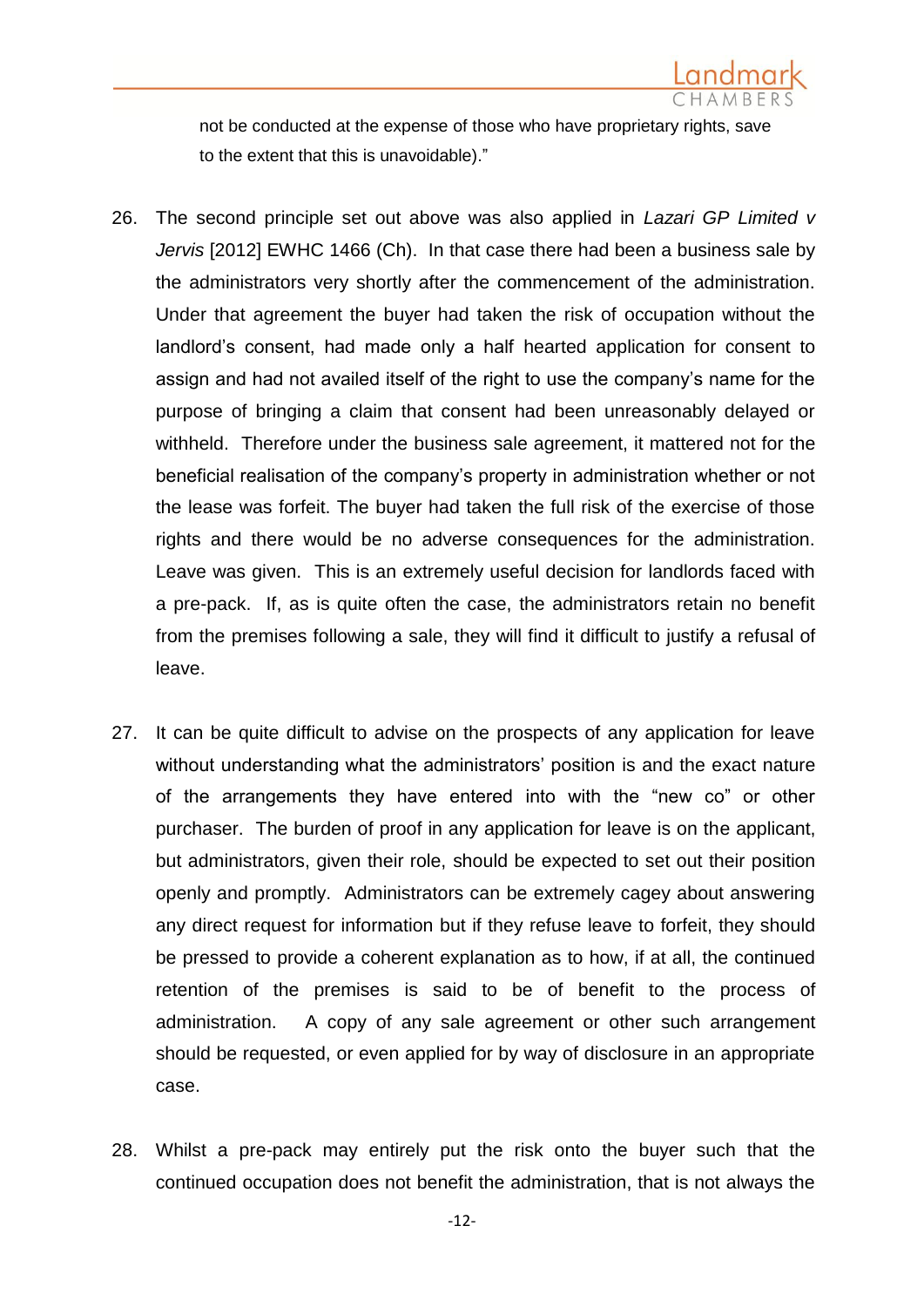case, as the case of *Innovate Logistics Ltd (in admin) v Sunberry Properties Ltd* [2009] BCC 164 demonstrates. In that case, under the pre-pack arrangement, the "new co" who occupied the premises under a licence given by the administrators was to perform the company's existing contracts and thus ensure the continued collection of the company's book debts, for the benefit of the administration. The occupation of the "new co", although in admitted breach of lease, did benefit the insolvent company in administration and would further the objects of that administration, necessitating the difficult and fact sensitive "balancing exercise" to be undertaken. In that case the balance came down against granting leave for a mandatory injunction seeking termination of licence.

## *CREDITORS' VOLUNTARY ARRANGEMENTS*

## *What is a CVA?*

- 29. Part I of the Insolvency Act 1986 introduced an entirely new procedure into UK company law, namely the Creditors' Voluntary Arrangement or CVA. It was introduced to deal with the failure of the former company law identified by the Cork Committee Report (*Report of the Review Committee into Insolvency Law and Practice* (1982) (Cmnd 8558 at paras. 400-403) to allow a company (as opposed to an individual) to enter into a binding arrangement with its creditors for the composition of its indebtedness by some relatively simple procedure in order to avoid formal insolvency. This gives the company a chance to trade out of its difficulties or to secure a more equitable distribution to creditors than might have been achieved through other insolvency processes.
- 30. The assumption underlying CVAs is that the practical aim of the law should be rescue; getting the debtor back on its feet or maximising value for creditors from what is presently available. Rehabilitate the debtor and draw a line in the sand. There is no expectation that anything will be done by the debtor once rescued to compensate creditors further.
- 31. A CVA does not result from a court order and/or the actions of a secured creditor as in the case of administration or administrative receivership. It is a compromise agreement between a company and its unsecured creditors. The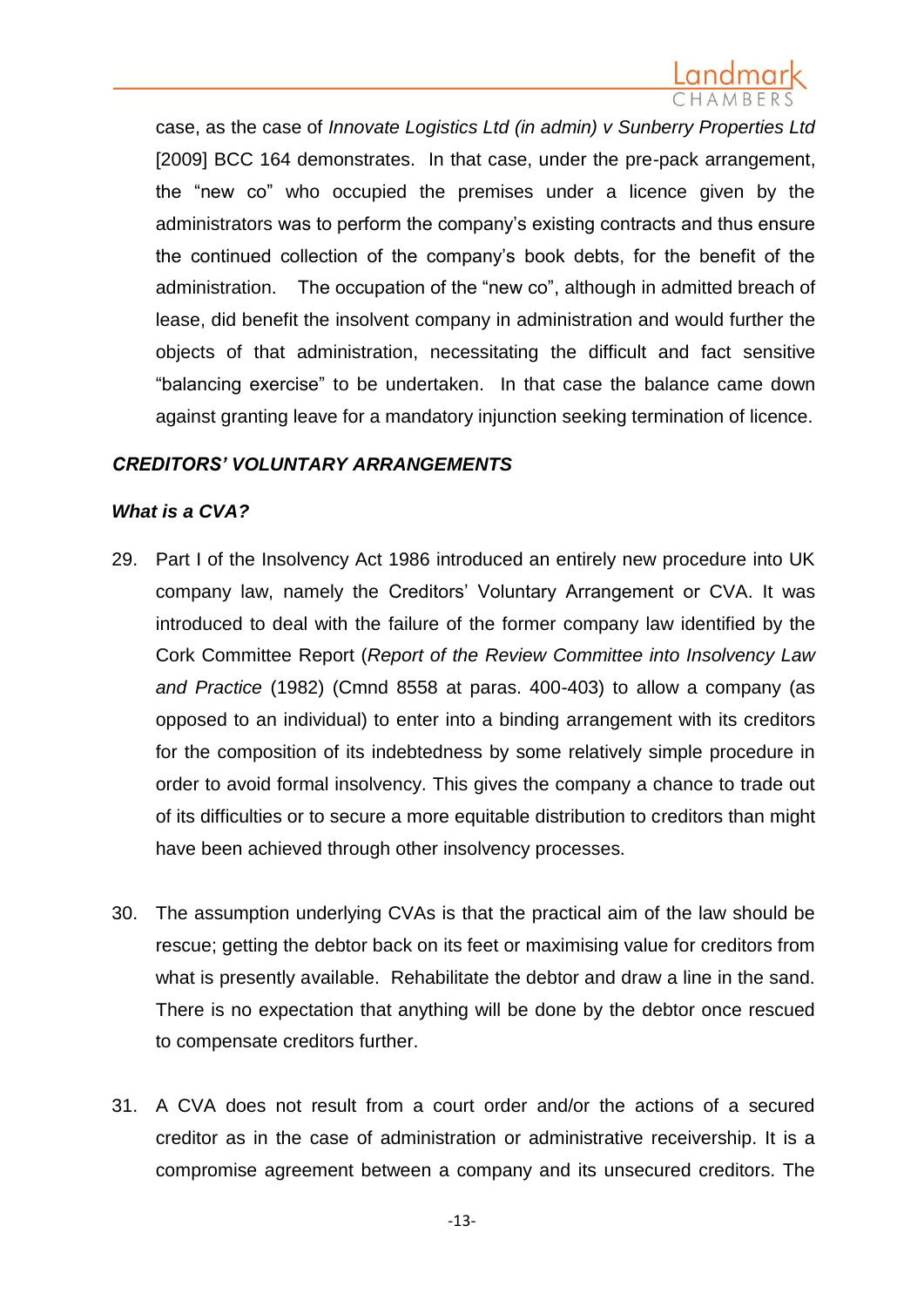CVA comprises a set of proposals that are usually put together by a licensed insolvency practitioner appointed as nominee. He will act as the supervisor if the CVA is approved and will collect the assets subject to the CVA and ensure that creditors are paid the agreed dividend.

- 32. The initiative in setting up a CVA is taken by the directors of the company or, if the company is being wound up, by the liquidator or administrator. It is not however a pre-requisite that the company should be "insolvent" or "unable to pay its debts".
- 33. The essential element of a CVA is that a 75% majority of a company's unsecured creditors can bind the remainder to the proposed arrangement against the latter's wishes. It is this power that has led to challenges by minority landlord creditors indignant that the CVA procedure has been invoked so as to unilaterally impose upon them a fait accompli that is prejudicial to their interests.
- 34. The Act contains an inbuilt mechanism to ward against such unfairly prejudicial treatment. By section 6 of IA 1986, a person entitled to vote at either of the meetings or a person who would have been entitled to vote at the creditors' meeting if he had had notice of it, may apply to the Court on one or both of the following grounds, namely that:
	- (a) a CVA unfairly prejudices the interests of a creditor, member or contributory of the company;
	- (b) that there has been some material irregularity at or in relation to either of the meetings.

The Court, if satisfied as to either of those grounds, may:

- (i) revoke or suspend any decision approving the CVA; and/or
- (ii) give a direction to any person for the summoning of further meetings to consider any revised proposal.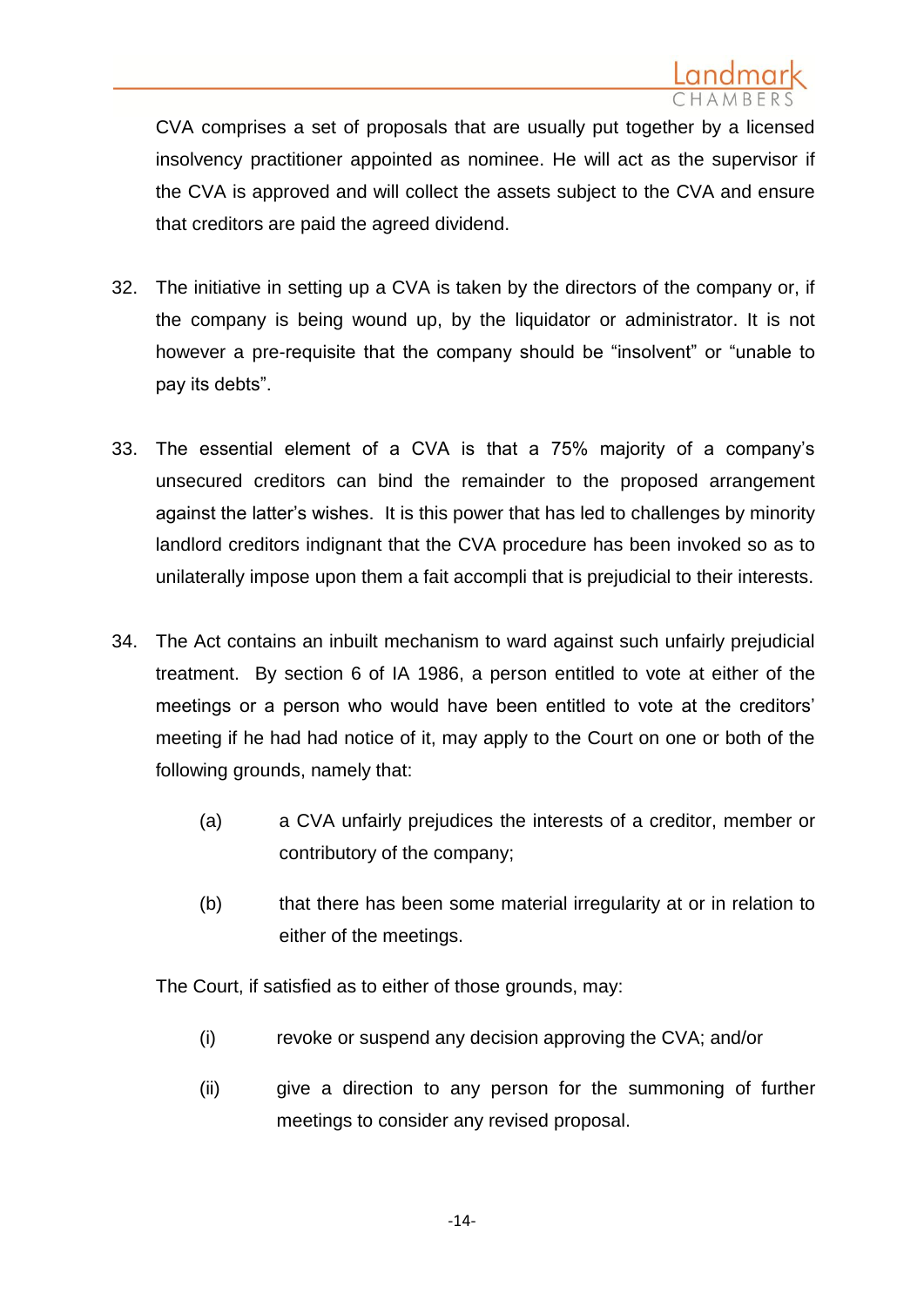

## *The ways in which CVAs usually compromise the landlord's claim against the tenant*

- 35. It is unusual for a CVA to include terms that a lease is actually forfeit or surrendered as the effect of such arrangement, if implemented, would be to let former tenants and their guarantors off the hook. Even if there are agreed terms for a surrender of a closed store lease incorporated into the CVA, such agreement is unlikely to comply with s.2 of the Law of Property Miscellaneous Provisions Act 1989. However, if in pursuance of such an agreement the landlord and tenant do actually effect a surrender of the lease, then the obligations of any guarantor would come to an end, although any freestanding obligation undertaken by the guarantor to take a new lease would survive: see *RA Securities Ltd v Mercantile Credit Co Ltd* [1995] 3 All ER 581.
- 36. However, it is not unusual for CVAs to be drafted on the basis that future contingent claims for rent and damages for non compliance with other covenants are compromised, so in effect releasing the tenant from most, if not all, continuing responsibility under the terms of the lease. In everything but name, therefore, as between the landlord and tenant, the lease no longer exists and it becomes necessary to look at the landlord's rights under the lease as against third parties, such as former tenants and guarantors.
- 37. As a general rule which applies to all contracts of guarantee, if a creditor releases the principal from his debt or obligations by a valid and binding legal agreement, then the surety will be discharged. There are two reasons for this rule. First, as a matter of basic principle, since the contract is one of guarantee, the surety's obligation being to pay the debt or perform the obligation of another, once that payment or obligation has been released, there is nothing left in respect of which the surety can be liable. Secondly, the effect of the release would deprive the surety of his right to pay off the creditor and sue the principal in the creditor's name.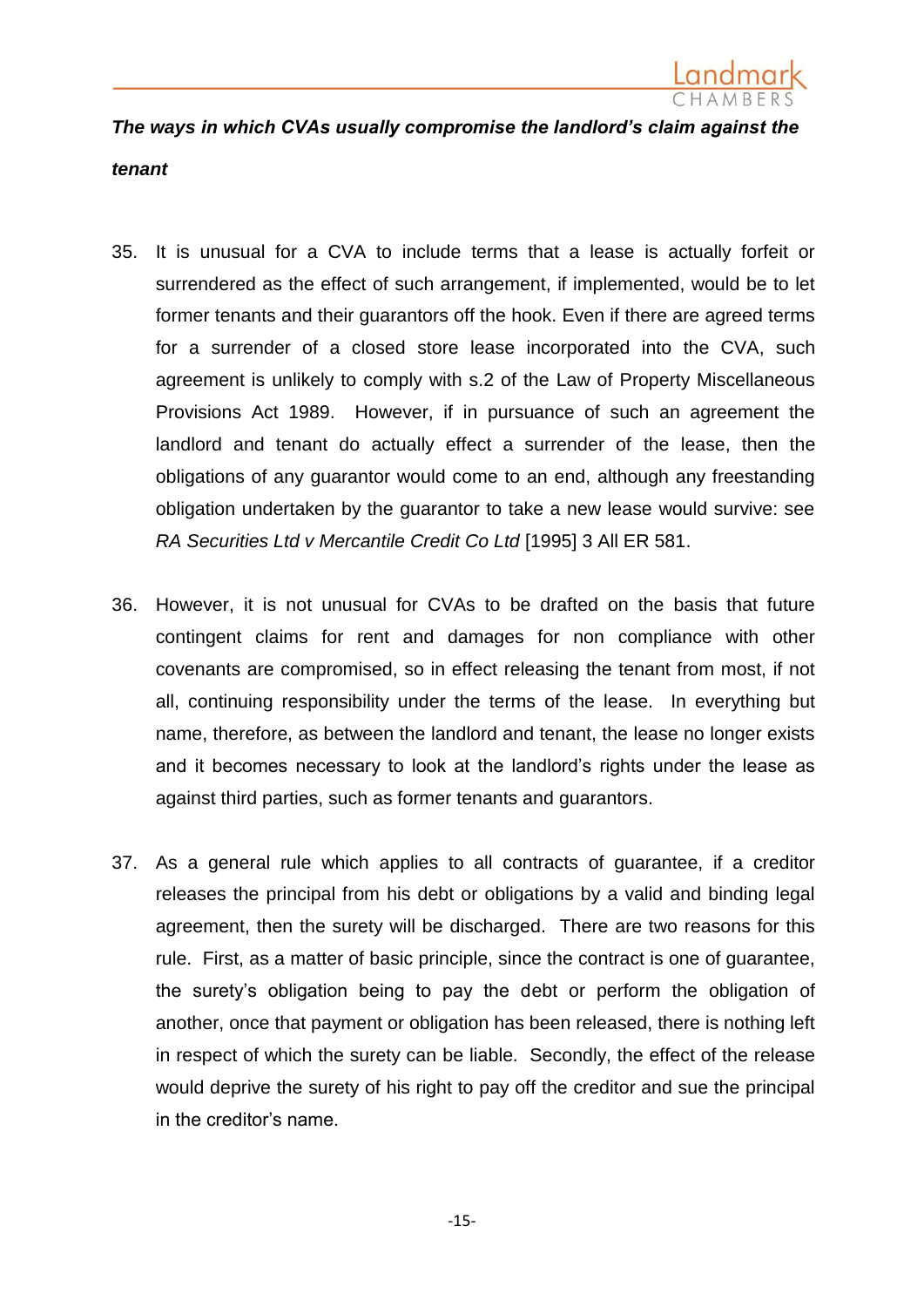- 38. However, it has long been established that this reasoning does not apply in circumstances where (i) the creditor reserves his rights against the surety at the time he releases the principal or (ii) where the original contract provides for the enduring liability of the surety notwithstanding the principal's release since in those circumstances the principal has notice of the surety's continuing liability and his consequent liability to indemnify the surety: see *Greene King v Stanley* [2001] EWCA Civ 1966.
- 39. It is usually the case that guarantees contain express provision providing for continuation of the guarantee in the event of compromise with or insolvency of the principal debtor. In such cases it is not even necessary for the creditor to go to the length of expressly reserving rights against his surety in dealing with the principal: see *Lombard Natwest Factors Ltd v Loutrouzas* [2003] BPIR 444; *Prudential Assurance Co Ltd v PRG Powerhouse Ltd* [2007] EWHC 1002 (Ch).

## *Does a CVA release a surety? – a matter of construction*

- 40. The cases demonstrate a considerable reluctance on the part of the courts to construe the terms of a CVA as having the effect of releasing co-debtors and sureties. The true effect of the CVA is a matter of construction of the relevant voluntary arrangement, on usual contractual principles. A release may be implied, as a matter of construction.
- 41. In *RA Securities Limited v Mercantile Credit Co Ltd* [1994] BCC 598, a landlord under a pre 1995 Act lease sued an original tenant for arrears of rent where the second assignee and current tenant had gone into a CVA. The landlord claimed both pre-arrangement and post-arrangement rent from the original tenant. The first assignee (but not the original tenant) was summoned to the creditors' meeting and was a party to the CVA. Jacob J noted that the CVA "*is not for the benefit of solvent parties who happen to owe debts also owed by the debtor. It would be unfair if a solvent debtor escaped liability as a side-wind of the VA system*." He recommended that for a CVA effectively to deal with a lease held by assignment, the assignor should be summoned to the creditors'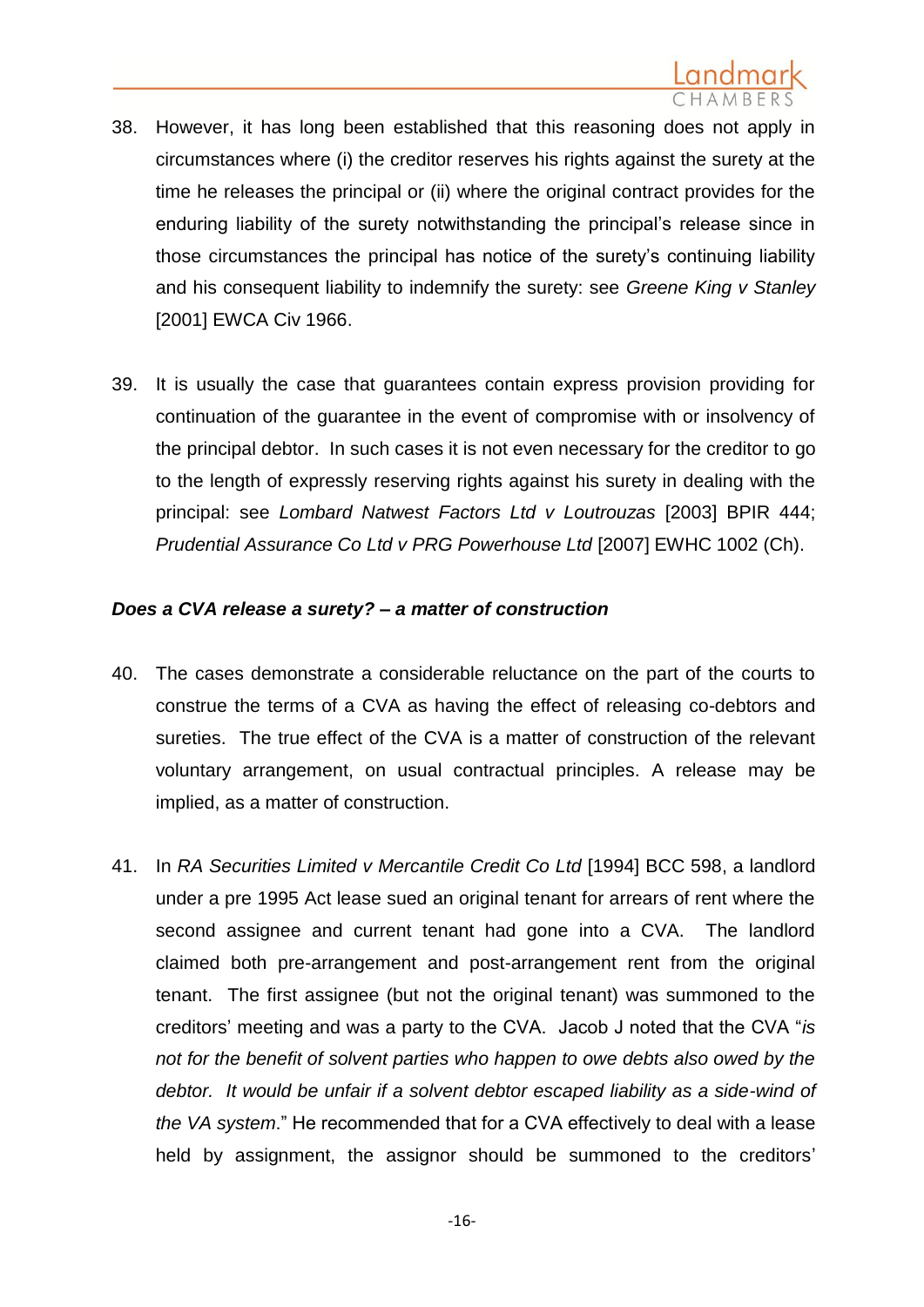meeting. And it would seem correct to add that he should be made a party to the CVA. The judge rejected the suggestion of an accord and satisfaction of the entire debt. The landlords were bound by the CVA but they did not voluntarily accept some other performance. Although a CVA takes effect as a contract, there was no accord in truth; just a statutory binding. The original tenant's failure to exercise the option to turn up at the creditors' meeting and argue for some other arrangement did not amount to an accord in the sense of an acceptance.

- 42. In *Johnson v Davies* [1999] Ch 117*,* the Court of Appeal held that the question of whether a surety is released by the terms of an IVA is to be answered by reference to the terms of the agreement embodied in the IVA, on usual contractual principles. If, on its true construction, the agreement amounted to an accord and satisfaction, then effect would be given to it so as to terminate the surety's liability even if it did not turn up and the landlord voted against the proposal. In this respect the reasoning in *RA Securities Limited V Mercantile Credit Co Ltd* that a mere statutory binding could not affect an accord and satisfaction of a third party's liability was rejected.
- 43. In other words it is necessary to examine the terms of the IVA to decide whether the parties to it had intended that rights against a surety be reserved or not. Historically the question of whether a release of a co-debtor released the other depended on whether the agreement represented a release (which would automatically release the co-debtor) or merely an agreement not to sue (which would not). That distinction was held to be artificial in *Watts v. Aldington*, The Times, 16 December 1993 and was rejected. The true inquiry is as to whether the intention of the parties was to reserve rights against the co-debtor or not. In addressing this question in *Johnson v Davies*, the Court of Appeal held that the Defendants were not released from their obligations under a covenant of indemnity by reason of the terms of an IVA of a co-obligee who was liable, jointly with the defendants, under the same covenant the liability which was the subject of the indemnity. The IVA was inconsistent with any intention to effect an immediate or absolute release of the debts owed by the debtor to his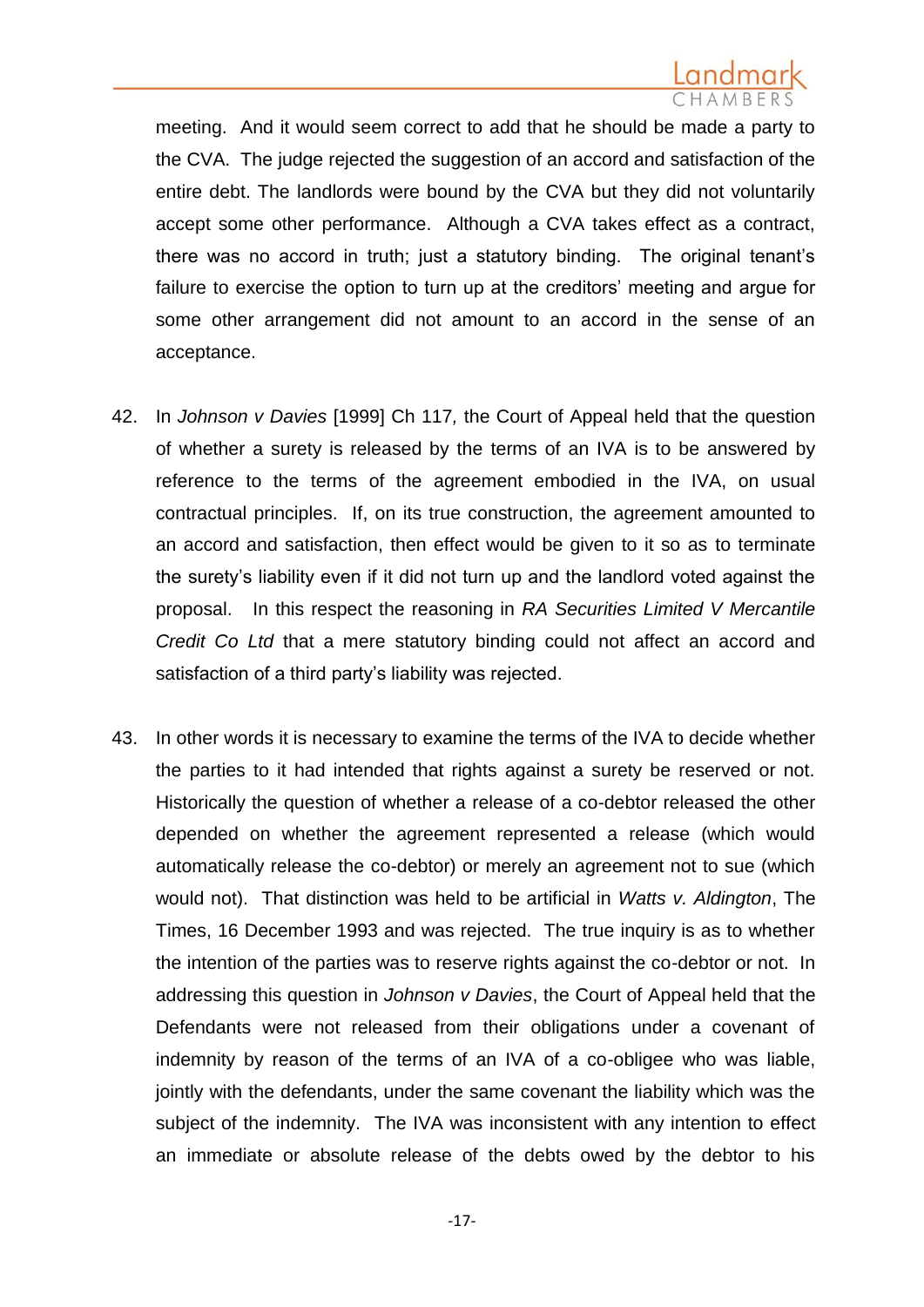creditors; the bargain in the IVA did not lead to a release by accord and satisfaction of the joint debt owed by H and the defendants to the claimants, such that that debt could no longer be enforced against the defendants. Although it was necessary in order to give efficacy to the arrangement to imply a term that creditors bound by the proposals would take no steps to enforce their debts against the debtor while he was complying, or had complied, with his obligations thereunder, it was not necessary to imply a term that creditors were bound to take no steps to enforce their debts against his co-debtors. The debtor proposed to pay a percentage of his income to the supervisor, on the true construction of the CVA that did not amount to a release by accord and satisfaction. In *Re Goldspan Limited* 2003 BPIR 93 and following *Johnson v Davies*, Mr Leslie Kosmin QC dismissed robustly a contention that the IVA of one co-debtor released any claim against a solvent co-debtor.

- 44. The question whether a reservation of rights of a creditor against a guarantor ought to be implied into an agreement between the creditor and the principal debtor releasing the principal debtor may be a question of fact requiring a trial rather than a summary determination-see *Finley v Connell Associates* 1999 WL 477.
- 45. In *Greene King Plc v Stanley* [2002] BPIR 491, the debtor took a loan from Greene King to finance the purchase of the lease of a public house. The loan was secured on the debtor's parents' house. The pub business failed. The debtor was substantially in arrears with payments under the charge. An IVA was proposed under which a sum of money put up by the debtor was shared between the creditors. The debtor was given more time to pay off the secured loan. The duration of the IVA was 1 year. The creditors were paid out but Greene King was not repaid. It took possession proceedings to enforce its security. The supervisor notified creditors that the IVA had been fully implemented, thereby bringing it to an end. The parents sought to defend the possession claim on grounds that under the general law a creditor (Greene King) could not preserve his rights against a surety on the release of the principal debtor unless there is a term in the contract of surety which entitles it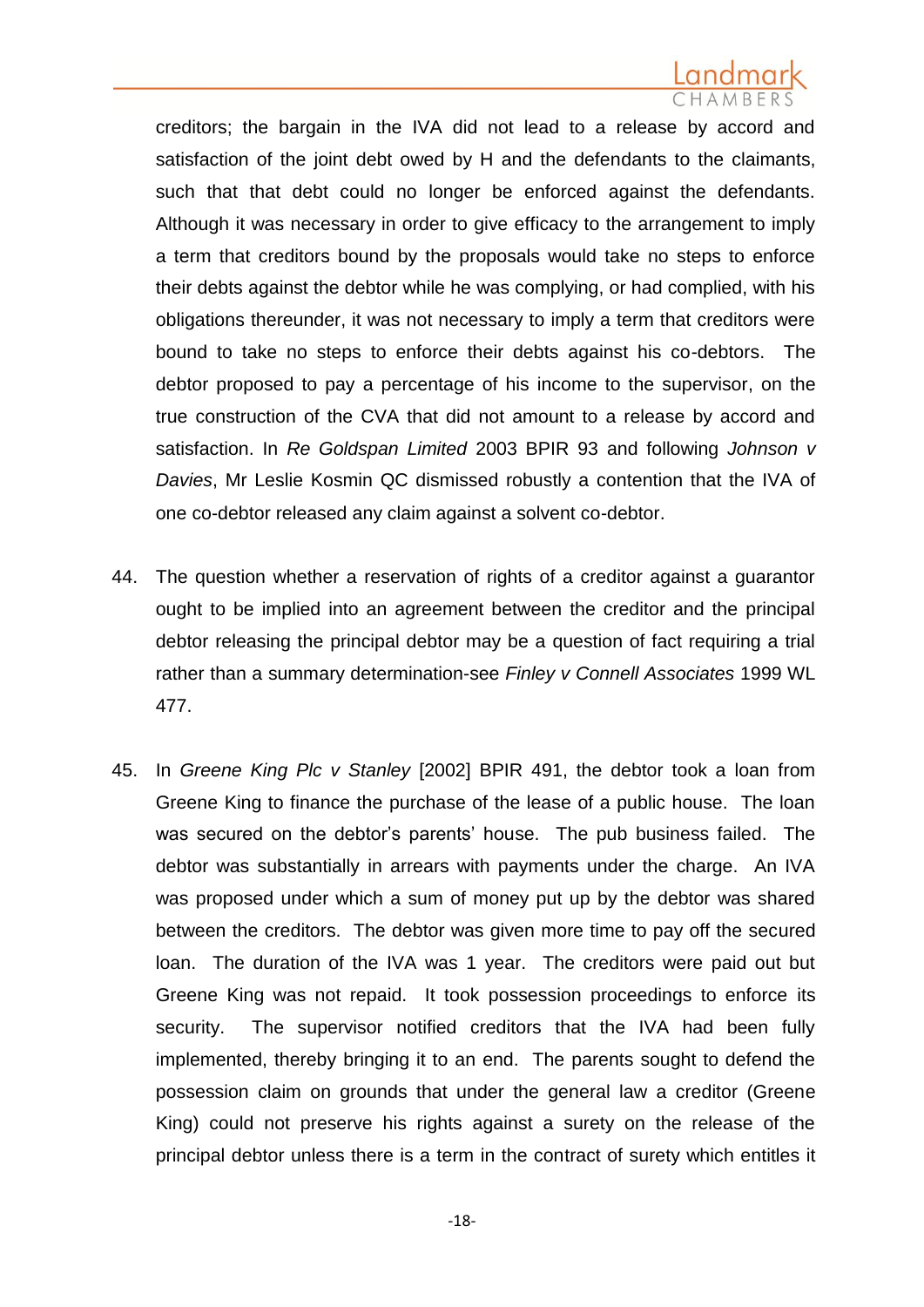to do so. The Court of Appeal disagreed. It could see no relevant distinction between the position of a surety and that of a co-debtor. It had long been accepted that, on the release of a co-debtor, the creditor may reserve its rights against the other co-debtors. The release of the principal debtor discharges the surety as the release of the principal debtor interferes with the surety's right to pay off the debt and sue the principal debtor. However, that right takes effect subject to any reservation by the creditor of its rights against the surety at the time of the release. Therefore, it was open to Greene King to release the debtor whilst reserving its rights against the parents. The reservation became part of the IVA when the existence of Greene King's rights against the parents was expressly mentioned in the proposal. A statement in the proposal that "Greene King have a guarantee from my parents secured by a charge on their house" effectively put the creditors on notice of the possibility that Greene King intended to preserve its rights against the parents. Accordingly, the IVA did not have the affect of releasing the parents from their obligations under the charge.

- 46. Some ambiguity as to the effect of a CVA has been introduced by certain dicta of Lord Neuberger in a more recent case which might be said to lend support to an argument that a guarantor should escape the hook, either wholly or in part, where the tenant's liability under the covenants in the lease is replaced with a liability to pay a dividend.
- 47. In *Thomas v Ken Thomas Ltd* [2007] 1 EGLR 31, rent plus VAT was payable monthly in advance under a lease dated  $13<sup>th</sup>$  May 2004. The tenant paid the rent (but not the VAT) up to November 2004. It did not pay the November rent or the VAT on the previous month's rent. From December 2004 it paid the full amount due on a weekly rather than monthly basis. A CVA was approved which dealt, inter alia, with the arrears of rent due in November 2004 and the unpaid VAT element. The proposal, accepted by the requisite majority of the creditors voting (but against the wishes of the landlord) was to pay 23p in the pound. The landlord sought to exercise his right to forfeit in respect of the November 2004 rent and the unpaid VAT element which, by reason of the CVA, he could not sue for in debt.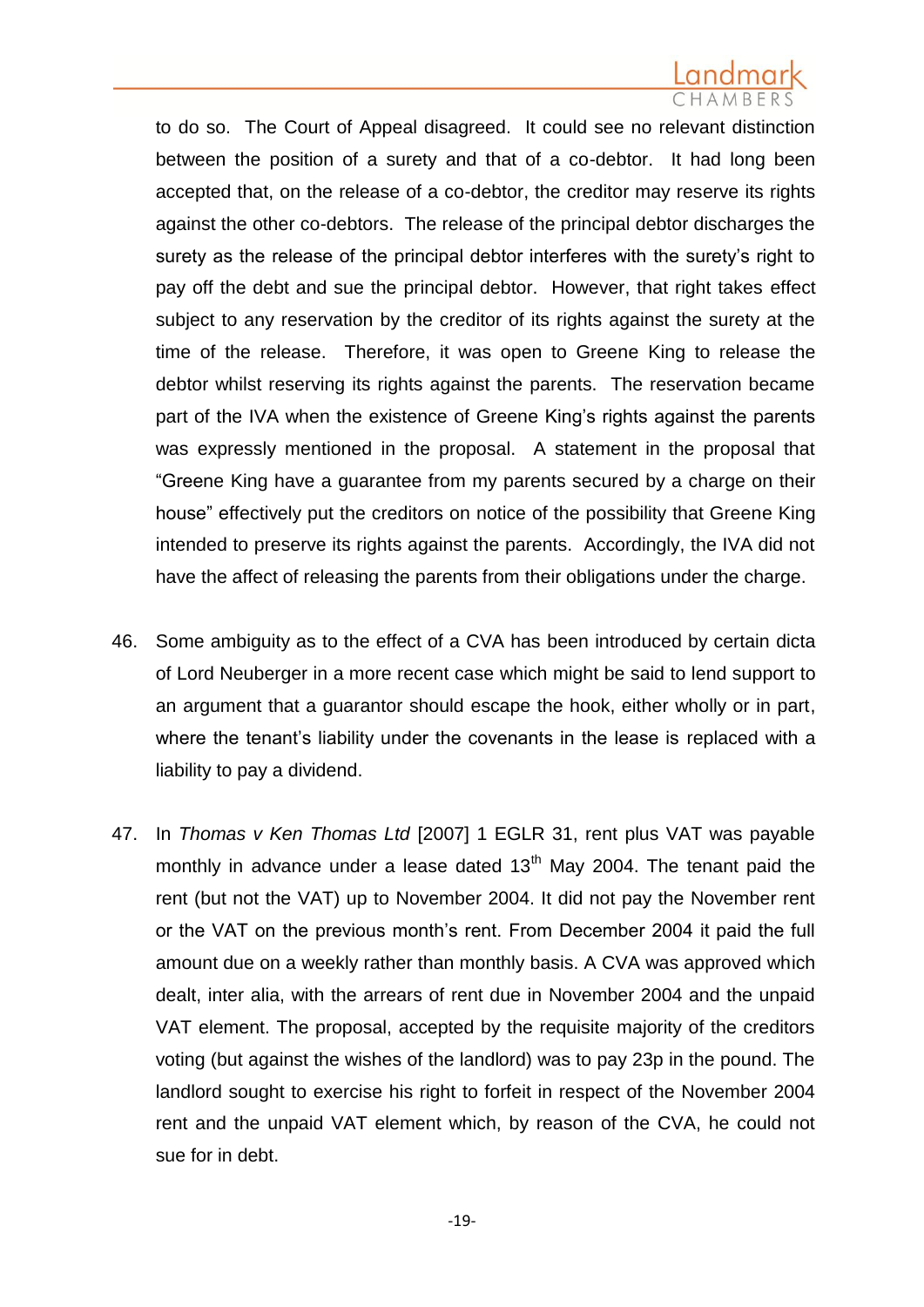

- 48. Neuberger LJ held amongst other things that the landlord could not forfeit the lease for past rent which was caught by the terms of the CVA. The reasoning for this essentially was that the debts of the landlord under the lease had been substituted by a different debt under the CVA. As the right to claim rent had gone, so had any remedy related to it, such as the right to forfeit. If that is right, it could perhaps be argued that the effect of the CVA must be to effect an automatic accord and satisfaction by the loss of the original covenant and its substitution for something else. However, if that is right, this brings into question the entire line of cases decided above and it is doubtful that Lord Neuberger intended such a result. Further, in *Watts v Adlington* itself, the party to the action accepted a new obligation (namely payment by a third party) in substitution for its liability by way of a compromise of his primary liability but the co-debtor was not released and remained liable on the original liability. This is perhaps an argument of last resort. The real test, in my view, remains whether, in agreeing to accept a dividend payment the parties intended that a third party guarantor should be released, whatever the analysis of the statutory effect of the compromise as between landlord and tenant.
- 49. I have also seen it suggested that the guarantor's liability could perhaps be reduced accordingly to the amount of the dividend payable<sup>2</sup>. If there is a total substitution of the liability, the guarantor would be released entirely. His guarantee was in relation to the original obligation. I cannot see how it can extend, without his consent, to an entirely new liability, namely the liability to pay the dividend.

## *Preservation of rights against third parties not connected with tenant's operation*

50. A distinction here can be drawn between the preservation of rights against a third party who is not connected with the current tenant, such as former tenants

**.** 

<sup>&</sup>lt;sup>2</sup> Property Insolvency, Levaggi and Elford at 5.78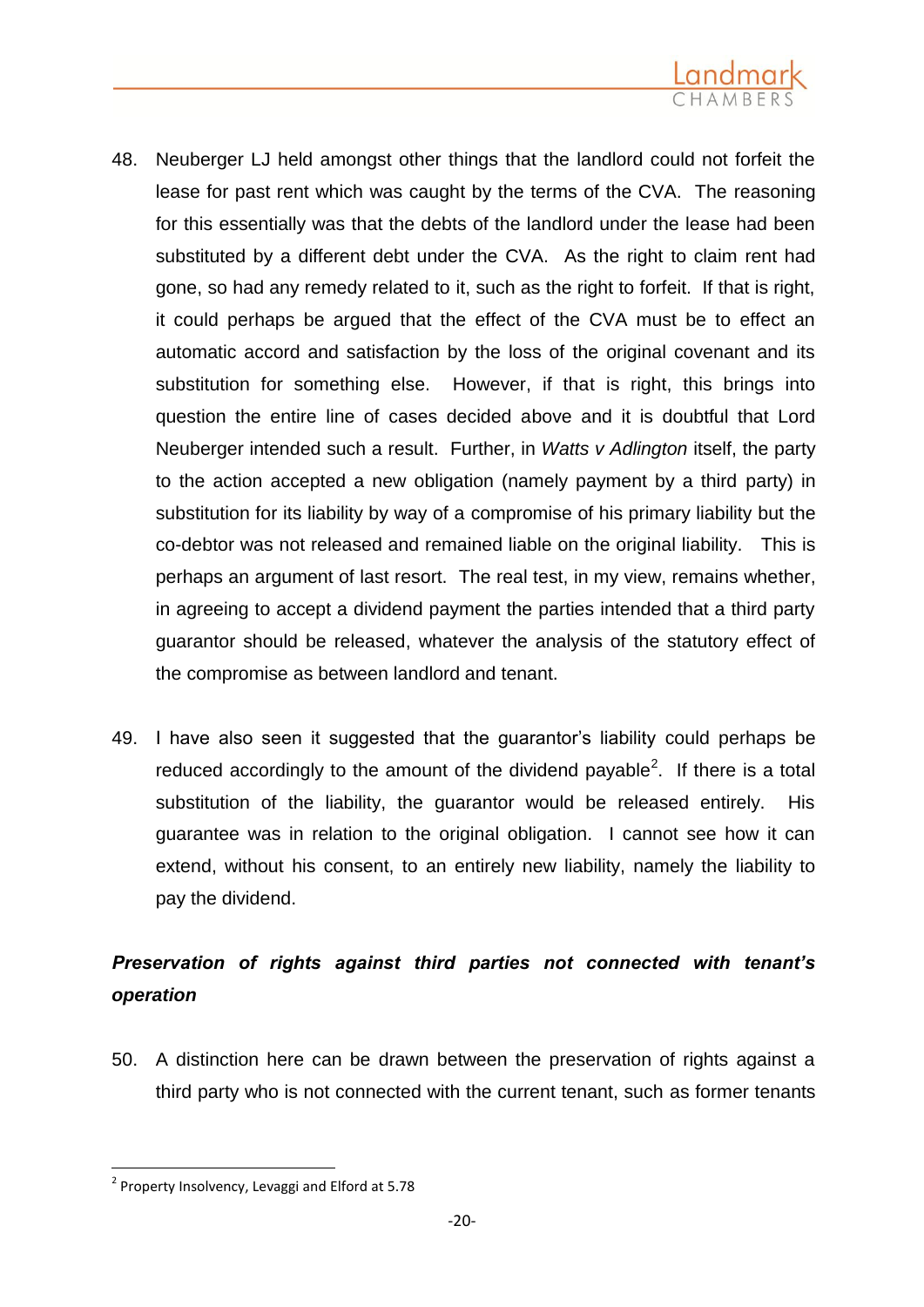

and their guarantors and those who are, such as the parent company guarantor of the current tenant.

- 51. In the former category, it is common to find an express reservation of the landlord creditor's rights against such third persons. Whilst the current tenant thereby opens itself up to contingent claims by such persons by way of indemnity, such claims are often compromised for little money as part of the CVA. Therefore the current tenant has little to lose from agreeing to an express reservation provision. This may not be necessary in any event as most guarantees are drawn widely to ensure that they are preserved in the event of the tenant's insolvency or a compromise with the tenant, when they are really needed.
- 52. Even if the CVA expressly seeks to preserve rights against third parties, that is not necessarily conclusive as to a third party's liability under the terms of his guarantee. Although the landlord and third party guarantors are likely to be parties to the CVA and be bound by it under section 5 of the IA 1986, despite not voting in favour, the effect of the CVA is to create a series of bilateral agreements enforceable as between the company on one hand and its creditors on the other: see Etherton J in *Prudential Assurance Co Ltd v PRG Powerhouse Ltd* [2007] EWHC 1002 (Ch) at para. 51. A tenant's CVA cannot constitute any agreement, binding or otherwise, between the landlord on the one hand and the third party guarantor or former tenant on the other. In other words if, on a true construction of the terms of the relevant guarantee itself, the liabilities of the guarantor come to an end on a release of the tenant's liabilities under the CVA, then the CVA cannot have the effect of altering that so as to provide for enlargement of the AGA beyond its expressed scope.
- 53. An original tenant under an "old tenancy" will be liable on the covenants in the lease. If the lease continues, as it often will under the terms of a CVA, there is unlikely to be any mileage in respect of such arguments for the original tenant.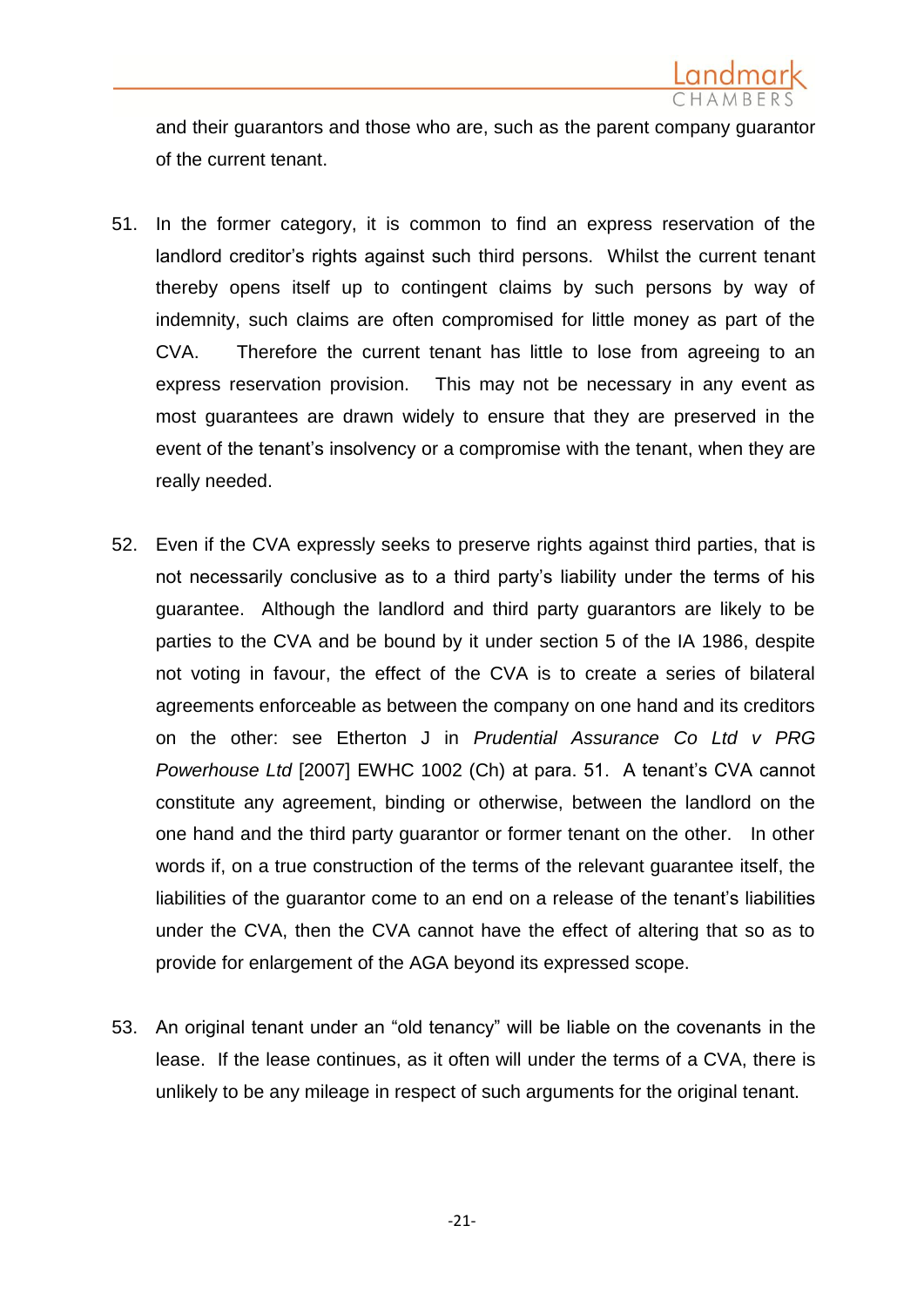- 54. However, the position with former tenants and guarantors in respect of "new tenancies" is different. This is because of the restrictions on continuing liability imposed by the 1995 Act. AGAs take different forms. By necessity, they cannot be drafted so as to extend the liability of the former tenant or guarantor beyond the next assignment for such liability would not be an AGA at all. To comply with this requirement, AGAs are often drafted in terms which expressly provide that the liabilities thereunder are not to extend beyond "*the release of the assignee at law*" or similar phrase. For example in *Shaw v Doleman* the covenant in the AGA was to be "*throughout the period during which the Assignee is bound by the tenant covenants in the Lease.*"
- 55. However, this type of vague drafting opens up a possible argument that the release of the assignee from all liability under the lease as part of a CVA, itself discharges the former tenant/ guarantors' liability under the terms of the AGA, even though the continuance of the third party's liability whilst the lease continues and has not been assigned is not precluded by the 1995 Act, even if the assignee is released by the terms of a CVA. The CVA cannot expressly preserve the liability of the AGA beyond the date on which it would, on its own terms, cease to impose liability on the assignor. This is unlikely to have been the intention of the parties for it is precisely in the event of the assignee's insolvency that the landlord will want to preserve the right to sue former tenants and guarantors.
- 56. The outcome of such a dispute will depend on the true construction of the AGA in question, which is likely to involve a detailed examination of the entirety of the AGA and fall to be decided on finer points of contractual interpretation. The decision in *Shaw v Doleman* is likely to be of some comfort to landlords, but the case can be distinguished in the event of a CVA. There would be some force in the commercial argument that the landlord cannot have intended to have taken such a weak guarantee. It is precisely in the event of the tenant's insolvency that the AGA is likely to be resorted to. However, the ratio of the decision in *Shaw v Doleman* was that the terms of the AGA had to be construed against the backdrop of the statutory provisions as to the effect of a disclaimer. The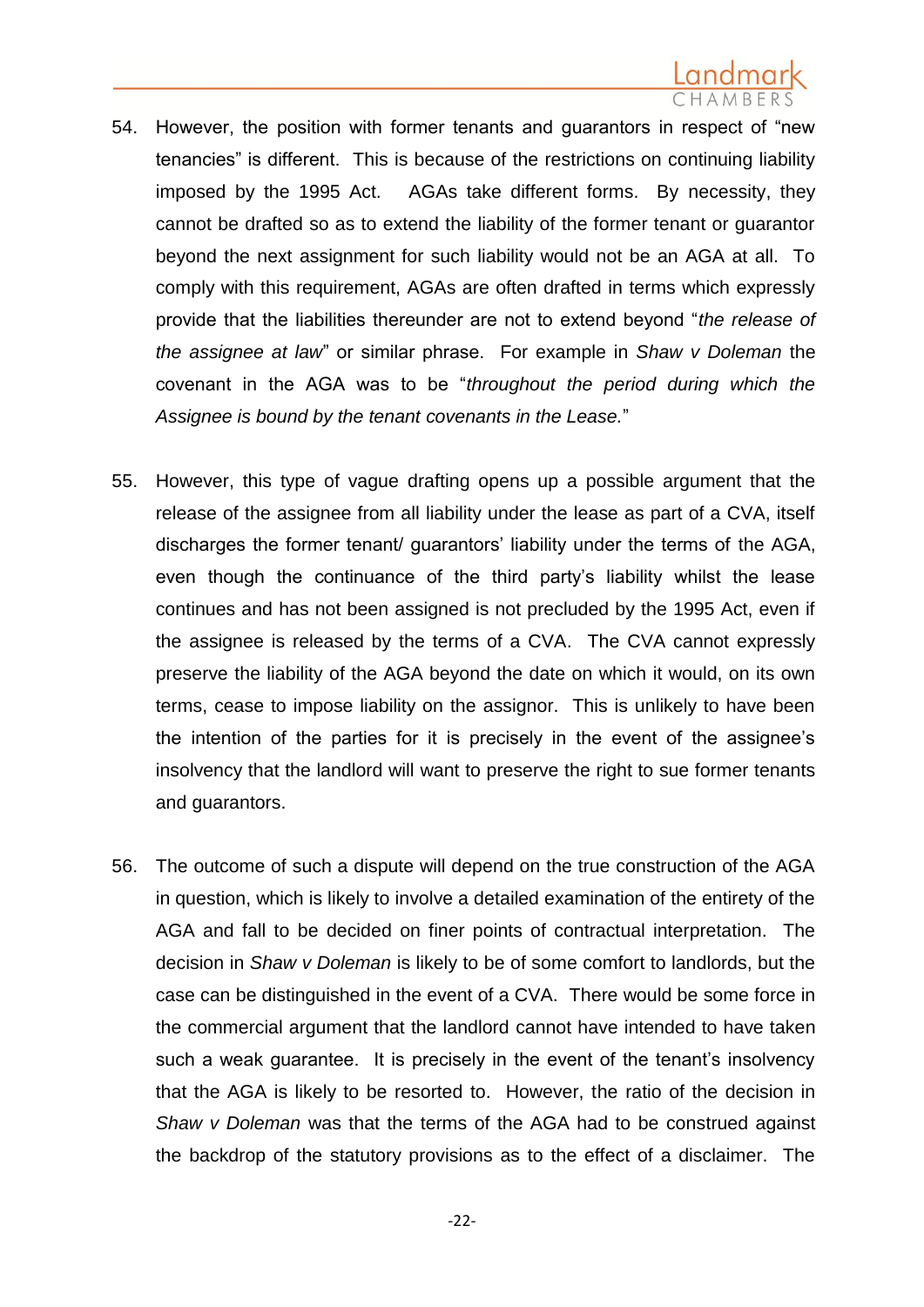*Cheshire Cat* lease essentially came to the rescue of the landlord in that case. There is no such Alice in Wonderland trickery built into the CVA which is treated as a consensual arrangement (albeit one imposed by statute on the minority and subject to challenge on the grounds of unfair prejudice).

57. It is therefore important for landlords to ensure that guarantees and AGAs are drafted in terms which, whilst not falling foul of the anti avoidance provisions in the 1995 Act, protect the landlord in the event of a release of the assignee as part of the CVA. Ideally this should be expressly provided for.

## *GUARANTEE STRIPPING*

58. Whilst a CVA will usually contain express provisions preserving the creditor's ability to pursue third parties, the position is different if that third party is connected with the tenant. Parent companies are usually "the driving force" behind the CVA of a subsidiary. In particular the parent will more often than not be providing the funding by which claims will be compromised with the aim of keeping the subsidiary alive as a going concern. It is perhaps not surprising that parent companies have sought to use the CVA as a means of "guarantee stripping", namely to compromise for little value a guarantee that would otherwise be enforceable in full against them. The legality of guarantee stripping was considered in the *Powerhouse* litigation. The result is that whilst it is technically possible to do this, a CVA which did would, in practice, be extremely vulnerable to a section 6 challenge on the grounds of unfair prejudice. That, however, may be little comfort to landlords who face an expensive and uphill battle after the event to set aside an otherwise enforceable CVA. The tactical considerations and the danger of the CVA being used cynically to put pressure on landlords was fully explored in the *Sixty* CVA litigation which I shall consider below.

## *Powerhouse*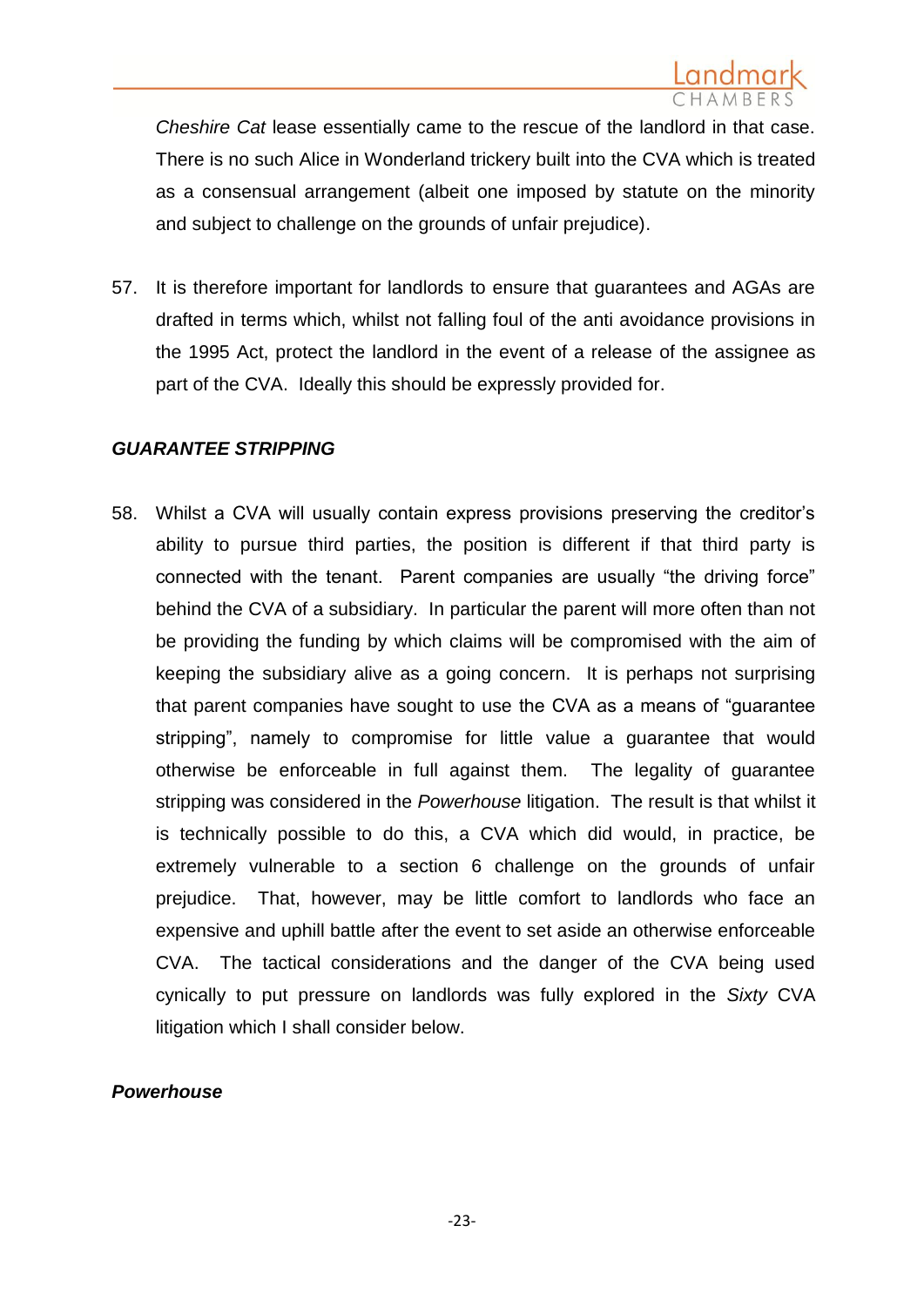

- 59. The Powerhouse litigation is the collective name given to two test cases heard before Etherton J in the High Court as trials of preliminary issues, namely *Prudential Assurance Co Ltd v PRG Powerhouse Ltd & Ors*; *Luctor Ltd v PRG Powerhouse Ltd And Ors* [2007] EWHC 1002 (Ch); [2007] Bus.L.R.1771.
- 60. The litigation concerned the question as to whether the tenant company's CVA which purported to provide for a release of the parent company's guarantees to creditor landlords was effective in circumstances where the majority of creditors who voted for the proposal were unaffected by it. In other words, could Powerhouse's CVA be used as a mechanism for stripping out guarantees given by its parent company, PRG Group Ltd?
- 61. The tenant company was the UK's third largest electrical retailer before it ran into financial trouble. Its directors proposed to close 35 of its underperforming stores but to continue trading out of its more profitable sites which numbered 53. The claimants in each case were landlords of the closed stores who in turn had the benefit of guarantees given by Powerhouse's parent company, PRG Group Ltd ("PRG"). Those guarantees had been framed so that PRG's liability was not to be affected by insolvency on the part of Powerhouse. Therefore, as Etherton J put it, under the terms of the guarantees "PRG assumed the risk of Powerhouse's insolvency". In fact, the tenant had only acquired the business as a going concern in 2003 with the assistance of PRG and, on assignment of the various leases, the claimant landlords had required parent guarantees in these terms as a condition of giving consent.
- 62. The tenant company proposed a CVA under which the claims against it arising from the store closures would be compromised but all other claims would be settled in full. The creditors whose rights were to be affected, which included the claimant landlords, would receive under the arrangement a dividend of 28 pence in the pound. The proposed CVA also sought to release the parent company's guarantees in respect of the closed stores as follows: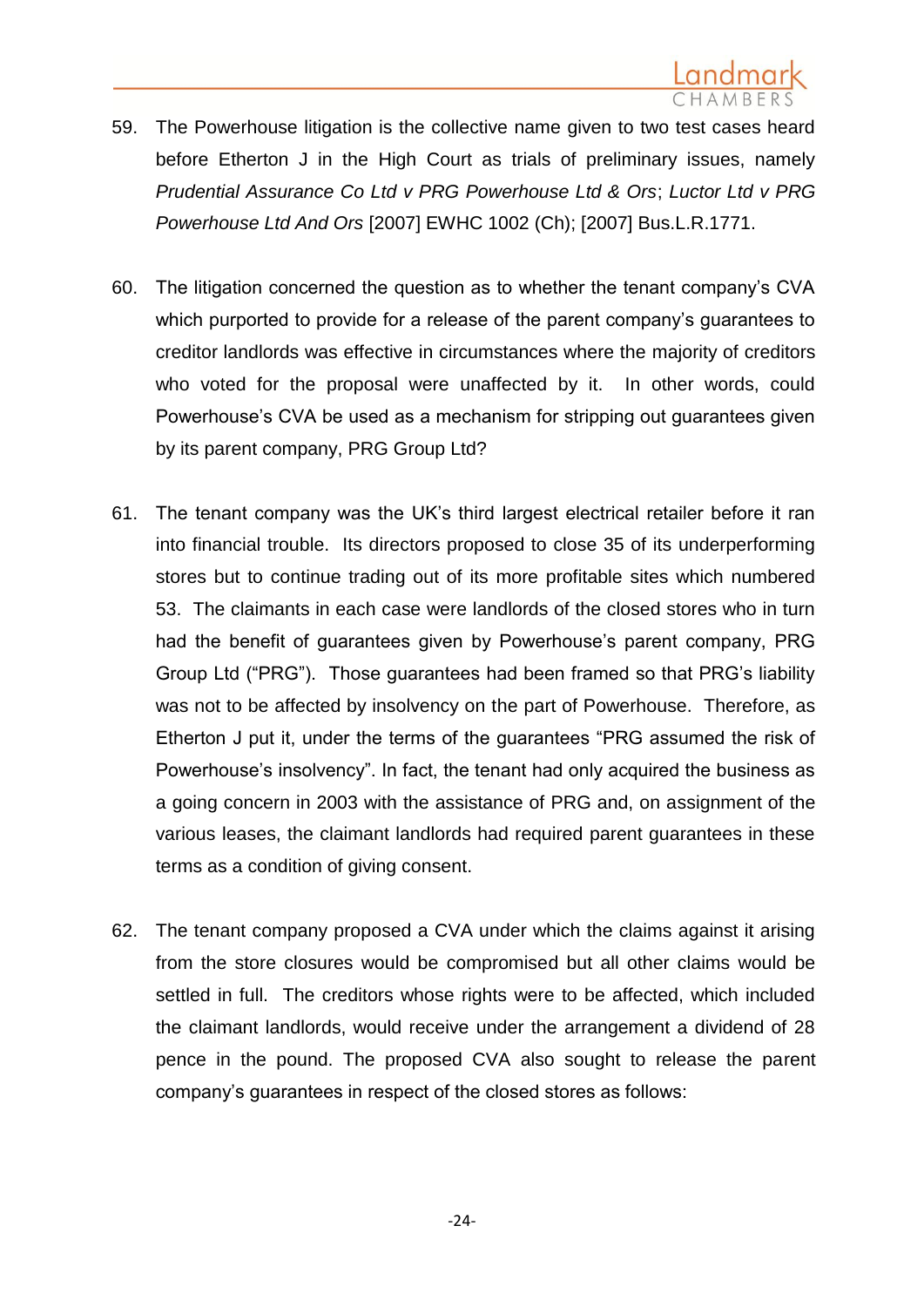

 Clause 3.12 of the CVA provided that payment of the dividend immediately operated to release all liability of the parent company under any guarantee.

 Clause 3.14 of the CVA provided that the guarantees were treated as released.

- 63. Perhaps unsurprisingly, Powerhouse did not face much difficulty in getting the proposed CVA approved by the majority of its creditors, who were not affected at all and indeed stood to have their claims settled in full under the arrangement or obtain a dividend of 28 pence in the pound when they would have received nothing on liquidation. The landlord creditors with the benefit of the parent company guarantees were in the minority. Likewise it is not difficult to see why the landlords of the closed stores were up in arms and sought to challenge the validity of the CVA in court. As Etherton J noted, the landlords, who stood to gain the most from an insolvent liquidation stood to lose the most from the CVA.
- 64. The preliminary issues before Etherton J were as follows:
	- Whether any of those guarantees or indemnities had been released by reason of the CVA under section 5(2) of the Insolvency Act 1986 ("the IA 1986");

 Whether, if not, any of the claimants were precluded from otherwise enforcing any of the guarantees or indemnities against the parent company by reason of the CVA; and

 If the CVA did operate to release PRG Group Ltd from its liabilities under the guarantees whether the CVA unfairly prejudiced the claimants' interests for the purposes of section 6(1) of the IA 1986.

65. The answer to the first preliminary issue was "no". However, the learned judge accepted that there was nothing new in the principle that a CVA could directly and adversely affect the rights of a third party guarantor. In *Johnson v Davies* the Court of Appeal confirmed that payment of a dividend to a creditor pursuant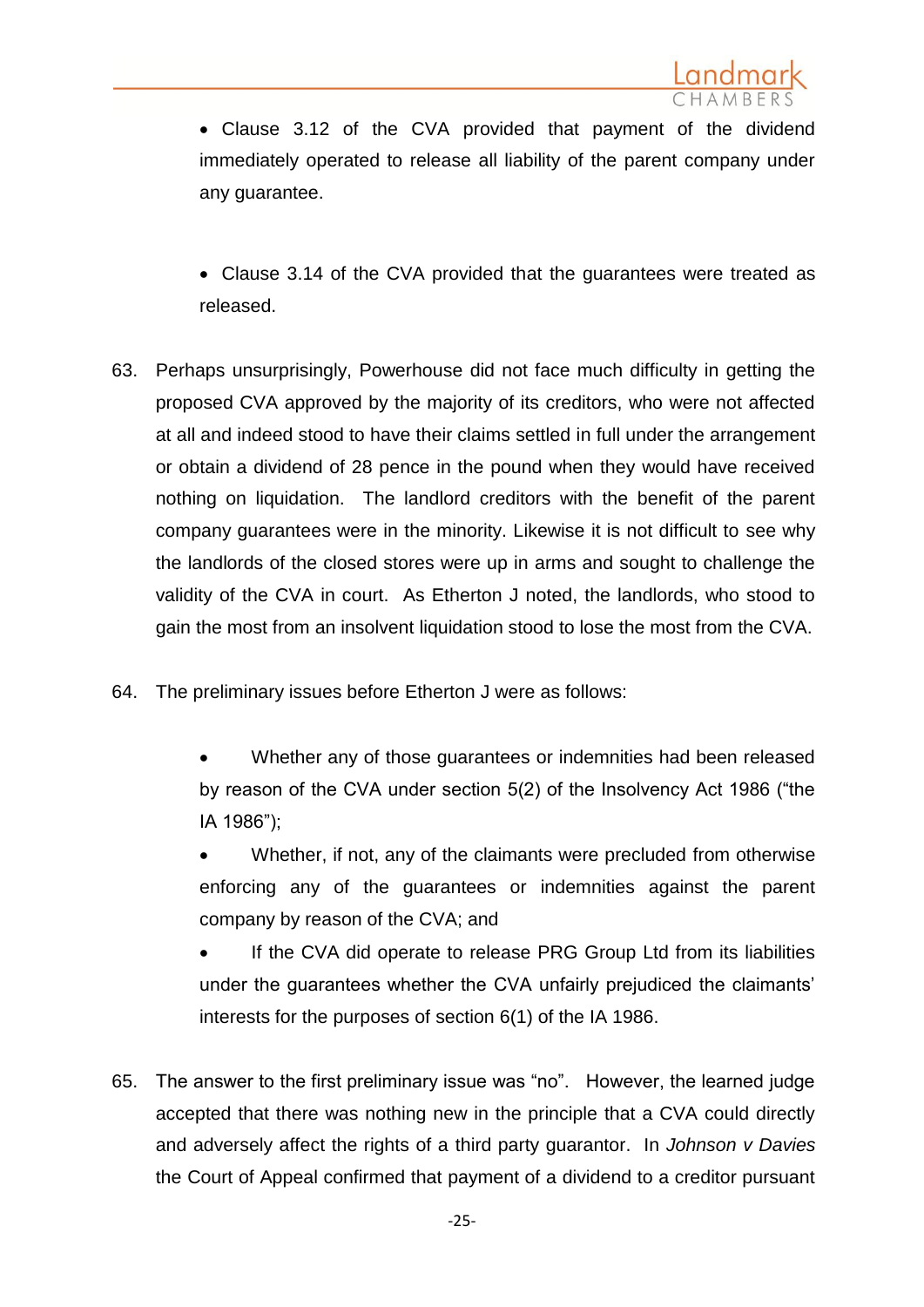to a CVA can automatically operate, as a matter of general law, so as to discharge the liability of a third party co-debtor or surety. Nevertheless, Powerhouse was not such a case, because the general rule was capable of being ousted by express provision in the guarantee retaining the liability of the surety notwithstanding dealings between the creditor and the principle debtor. In *Lombard Natwest Factors Ltd v Koutrouzas* [2003] BPIR 444 it had been held that a surety was not released by an IVA of a co-surety when the guarantee expressly provided that the guarantee would not be affected by indulgence granted to a co-surety. The Powerhouse guarantees all contained express provisions to that effect and so effectively PRG Group Ltd had taken the risk of Powerhouse's insolvency. Therefore as a matter of general law the guarantees would not "fall in" with the primary debt. He held that a CVA was a hypothetical bilateral agreement between each creditor and the company and that it was the company and the creditor, and not any third party, which had the benefit of and could enforce the rights and obligations under the CVA. Accordingly, sections 1(1) and 5 of the IA 1986 did not operate directly to release the parent company's liability under the guarantees.

- 66. On the second issue however, Etherton J held that clause 3.14 of the CVA (which provided that the parent guarantees were to be treated as having been released) was effective as between the company and the claimant landlords. Therefore clause 3.14 was in principle enforceable by the company as an obligation on the claimant landlords not to claim against the parent company under the guarantees.
- 67. The learned judge described the claimants' concession, that it is legally possible for a CVA to provide that a creditor cannot take steps to enforce an obligation of a third party to the creditor which would give rise to a right of recourse by the third party against the debtor company (such as payment by a guarantor who can then claim contribution from the debtor), as "plainly right". He held that there was no difference in substance between an obligation of a creditor not to enforce a contract with a third party, on the one hand, and an obligation of the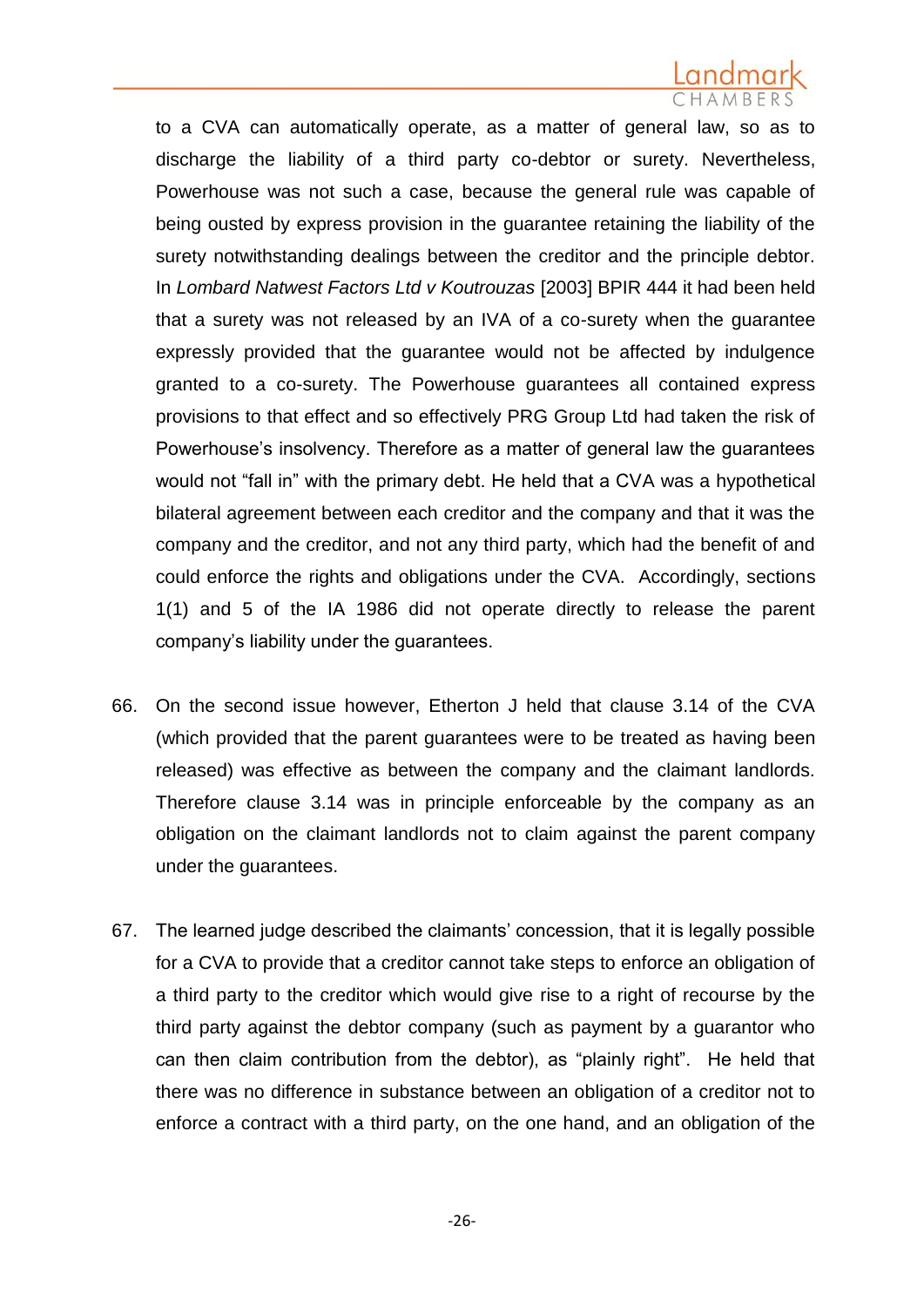

creditor to deal with the third party as if the creditor's contract with the third party did not exist, on the other hand.

- 68. Therefore although the CVA could not actually effect a release of the guarantee, it could in practical terms do so because the tenant company could enforce the obligation not to claim on the parent company's guarantees by injunction. This is the worrying element of the *Powerhouse* decision that may leave landlords feeling anxious about the real value of a parent guarantee in the event of a tenant's insolvency even where the guarantee is drafted in terms which expressly puts the risk of insolvency on the parent company guarantor.
- 69. As a matter of construction however, he held that the wording of the CVA in Powerhouse did not protect the tenant from any right of recourse PRG would have against it in respect of any claim brought by a landlord of closed premises under a guarantee. Therefore Powerhouse had a real financial interest in ensuring that the claimant landlords did not take action against PRG.
- 70. However, on the third issue (much to the relief of many commercial landlords), he held that the CVA could be challenged on grounds that it was unfairly prejudicial under section 6 of the IA 1986. Etherton J held in no uncertain terms that the CVA unfairly prejudiced the interests of the claimant landlords under section 6 of the IA 1986. It is this element of the decision that has allowed many commercial landlords to breathe a sigh of relief (for now) and has been hailed as a majority victory for landlords.
- 71. This finding involved an examination of the way in which the court considers an allegation of unfair prejudice. A number of points were made clear.
- 72. The first point is that the issue whether a CVA unfairly prejudices the interests of a creditor under section 6 of the IA 1986 is to be judged on the information available at the time the CVA was approved.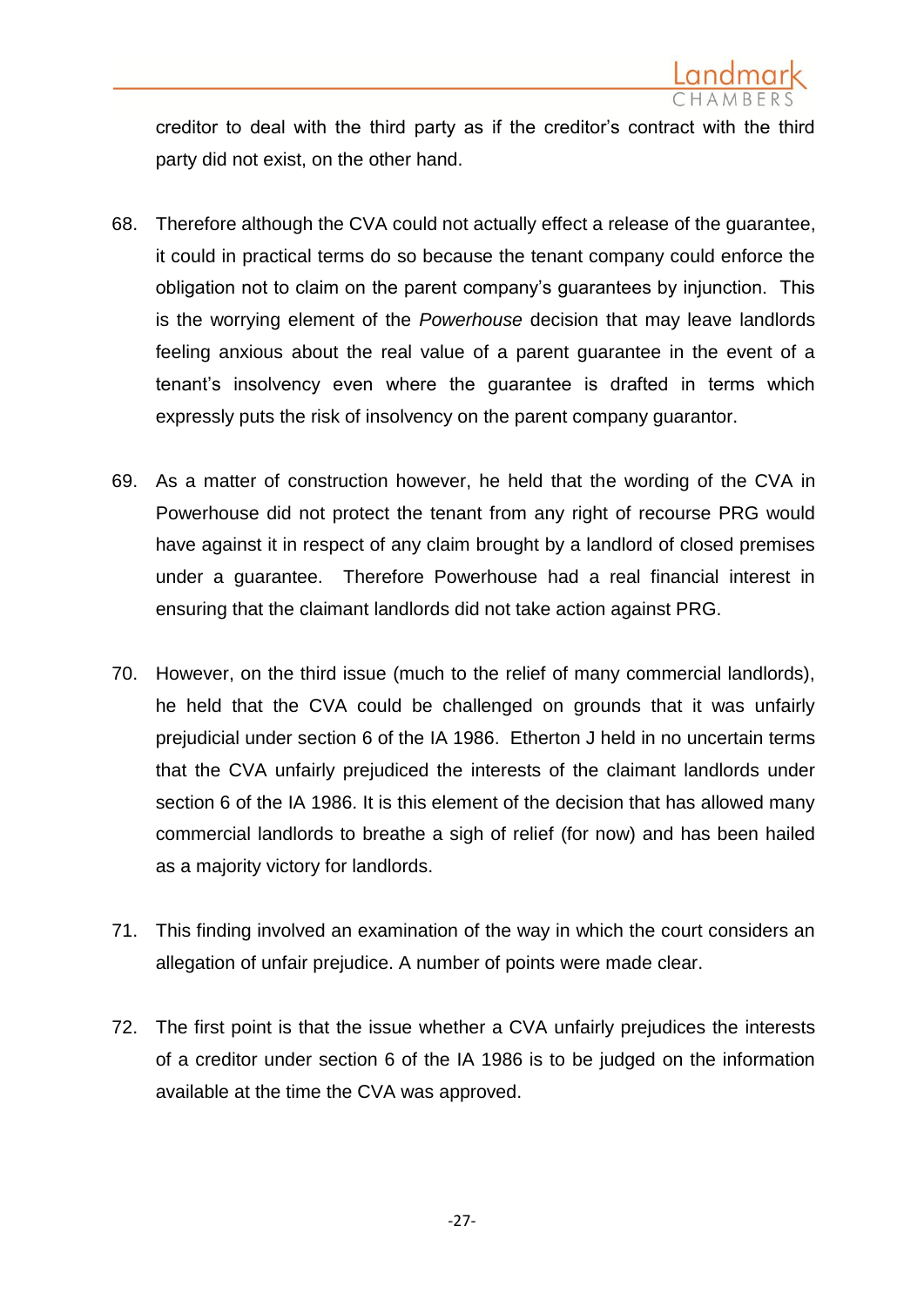73. Secondly, establishing "prejudice" will usually be fairly straightforward. It was held that any CVA which leaves the creditor in a less advantageous position than before the CVA – looking at both the present and future – will be prejudicial. It is however, the additional need to show that the prejudice is "unfair" that raises difficulty. As Etherton J stated at paragraph 74:

> "It is common ground that there is no single and universal test for judging unfairness in this context. The cases show that it is necessary to consider all the circumstances, including in particular, the alternatives available and the practical consequences of a decision to confirm or reject the arrangement."

- 74. The concept of "comparative analysis from a number of different angles" features heavily in Etherton J's judgment. He identified three such different types of comparison:
	- "Vertical" comparison with the position on winding up;
	- "Horizontal" comparison with other creditors or classes of creditors;
	- Comparison with the position if, instead of a CVA, there had been a formal scheme of arrangement under section 425 of the Companies Act 1985 on which the different classes of creditors would have been required to meet and vote separately.
- 75. On the vertical comparison, if a CVA would be likely to result in a creditor or group of creditors receiving less than they would in a liquidation, then the court would be unlikely to sanction it.
- 76. The horizontal comparison involves a comparison of the position of different classes of creditor. The concept of unfair prejudice is aimed at disproportionate prejudice on one side or the other. However, the mere existence of differential treatment is not enough to support a finding that that the dissentient creditor has been unfairly prejudiced. In some circumstances, differential treatment may be necessary to ensure fairness or to secure the continuation of the company's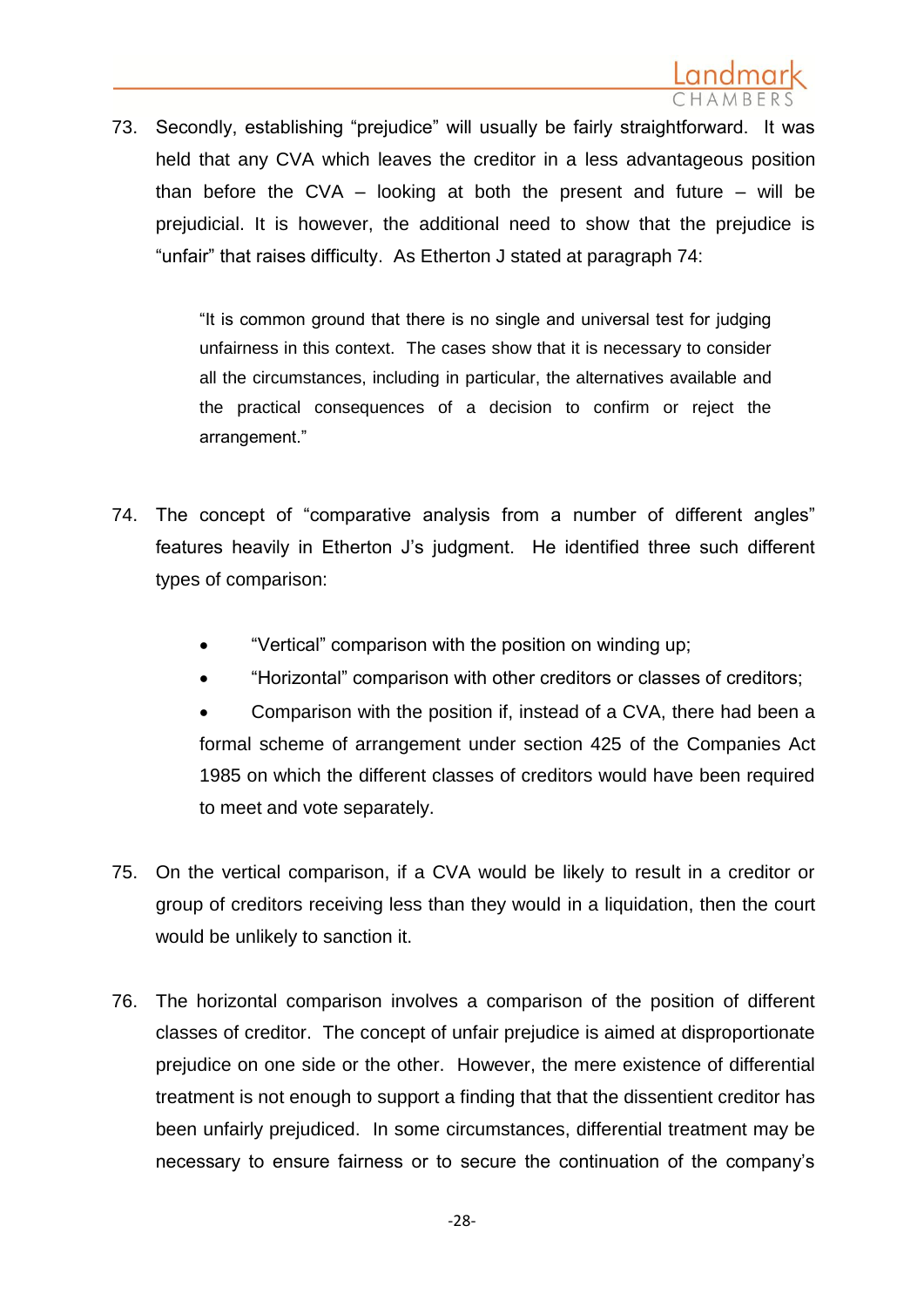

business which underlies the CVA, for example, where it is necessary to pay suppliers in full in order to ensure that the company can continue to trade.

- 77. In relation to the third aspect Etherton J also held that, depending on the circumstances, a comparison with what the position would have been on a scheme of arrangement under section 425 of the 1985 Act may be of assistance on the issue of unfair prejudice in a CVA. However, he also agreed that caution must be exercised in carrying out that comparison. The fact that a particular class of creditors could and might have blocked a scheme under section 425 of the CA 1985, whilst relevant and potentially important, does not necessarily mean that they have been unfairly prejudiced within section 6 of the 1986 Act.
- 78. Applying these tests, Etherton J was very firmly of the view that this CVA was unfairly prejudicial.

## *Sixty*

- 79. The issue arose again in relation to the *Sixty* CVA. In *Mourant & Co Trustees Ltd & anor v Sixty UK Ltd* [2010] EWHC 1890 (Ch), landlords of two retail units at the Met Quarter shopping centre in Liverpool applied under section 6(1) of the IA 1986 for a revocation of a CVA proposed by the administrators of the tenant, Sixty (UK) Ltd ("*Sixty*") on the grounds of unfair prejudice.
- 80. In that case these two landlords of closed stores had the benefit of guarantees given by the tenant's ultimate Italian parent company, Sixty SpA. There was no suggestion that Sixty SpA would be unable to meet its obligations under these guarantees.
- 81. The effect of the CVA, as approved by the 75% majority of creditors, was to release Sixty SpA from all liability under the guarantees upon payment of a sum of £300,000 which was said to represent 100% of Sixty's estimated liability to the landlords on a surrender of the lease. Ostensibly therefore, the guarantors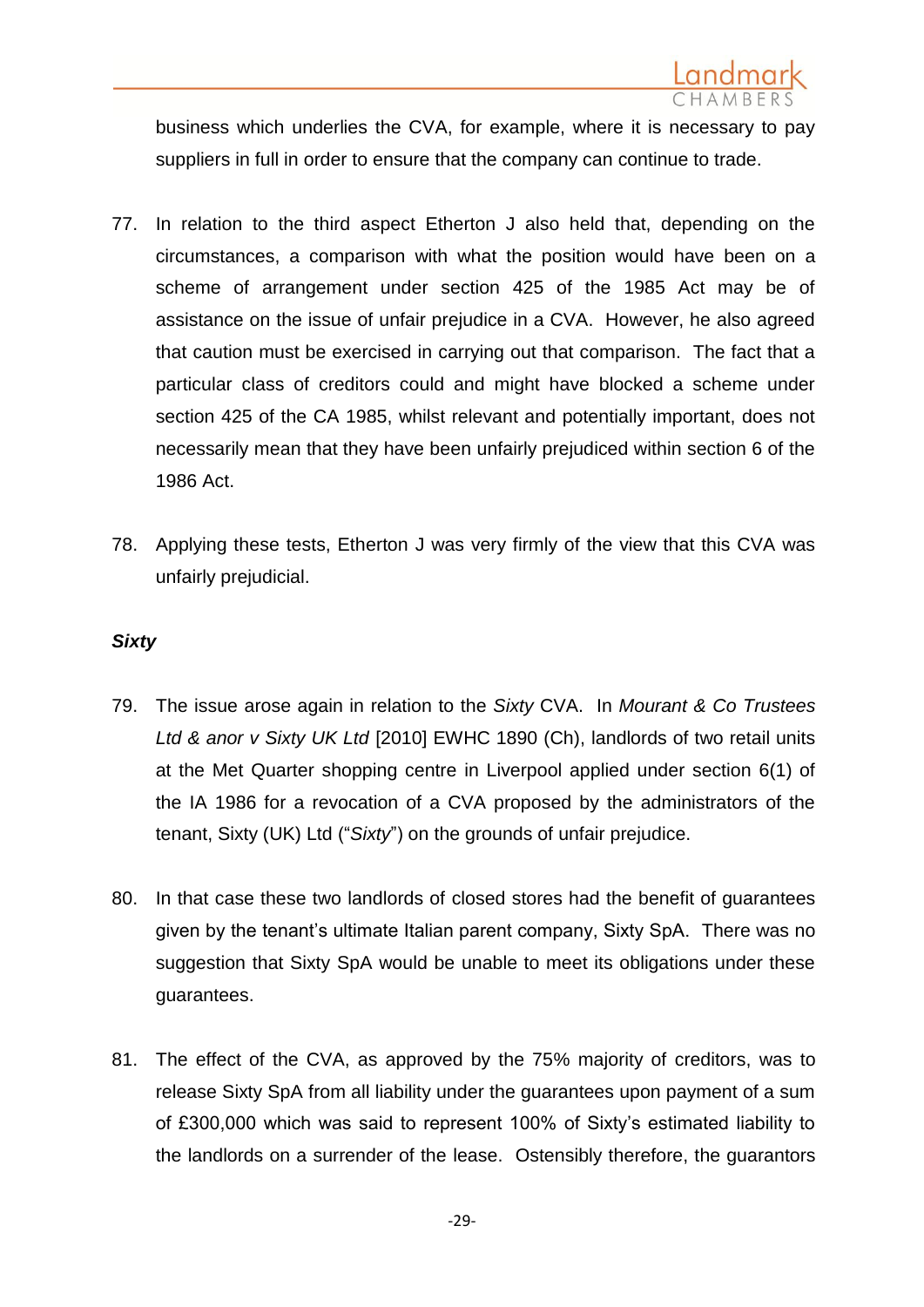were to receive full compensation. The CVA also provided for two other stores occupied by *Sixty* to close and for their landlords to receive a dividend of 21% of the estimated liability. Those landlords did not have the benefit of any parent guarantee. All other creditors were to be paid in full. Another feature of the CVA was that another landlord creditor's right to pursue an original tenant, Muji, was preserved and the CVA did not seek to compromise any claim Muji might have against *Sixty* to be indemnified.

- 82. It was accepted by the landlords that, as established in *Powerhouse*, a voluntary arrangement made between a tenant and its creditors, including landlords with the benefit of third party guarantees is possible of imposing on the landlords a binding release of their rights under such guarantees, even though the guarantor is neither the company which is proposing the arrangement, nor a party to it. Furthermore, it was accepted that a CVA could have that effect even though the relevant guarantees contain provisions designed to prevent the release of the principal debtor from affecting the creditor's rights under the guarantee.
- 83. Henderson J allowed the challenge to the CVA. His judgment is in emphatic terms, concluding that it was clear that the application "must succeed". Indeed, he stated that this was a CVA that was "fatally flawed" and "should never have seen the light of day".
- 84. Applying all of the comparison techniques employed in *Powerhouse*, the judge held that the CVA was unfairly prejudicial to the landlords.
- 85. On a vertical analysis, it was clear that on a winding up, the landlords would have had the right to enforce the guarantees in full against Sixty SpA for the length of the unexpired term. They also would have had the right to require the parent guarantor to take a new lease for the unexpired term. These contractual rights were of obvious commercial value to the landlord and formed an important part of the consideration for the package of incentives negotiated with the Sixty Group. There was no evidence that the guarantees would be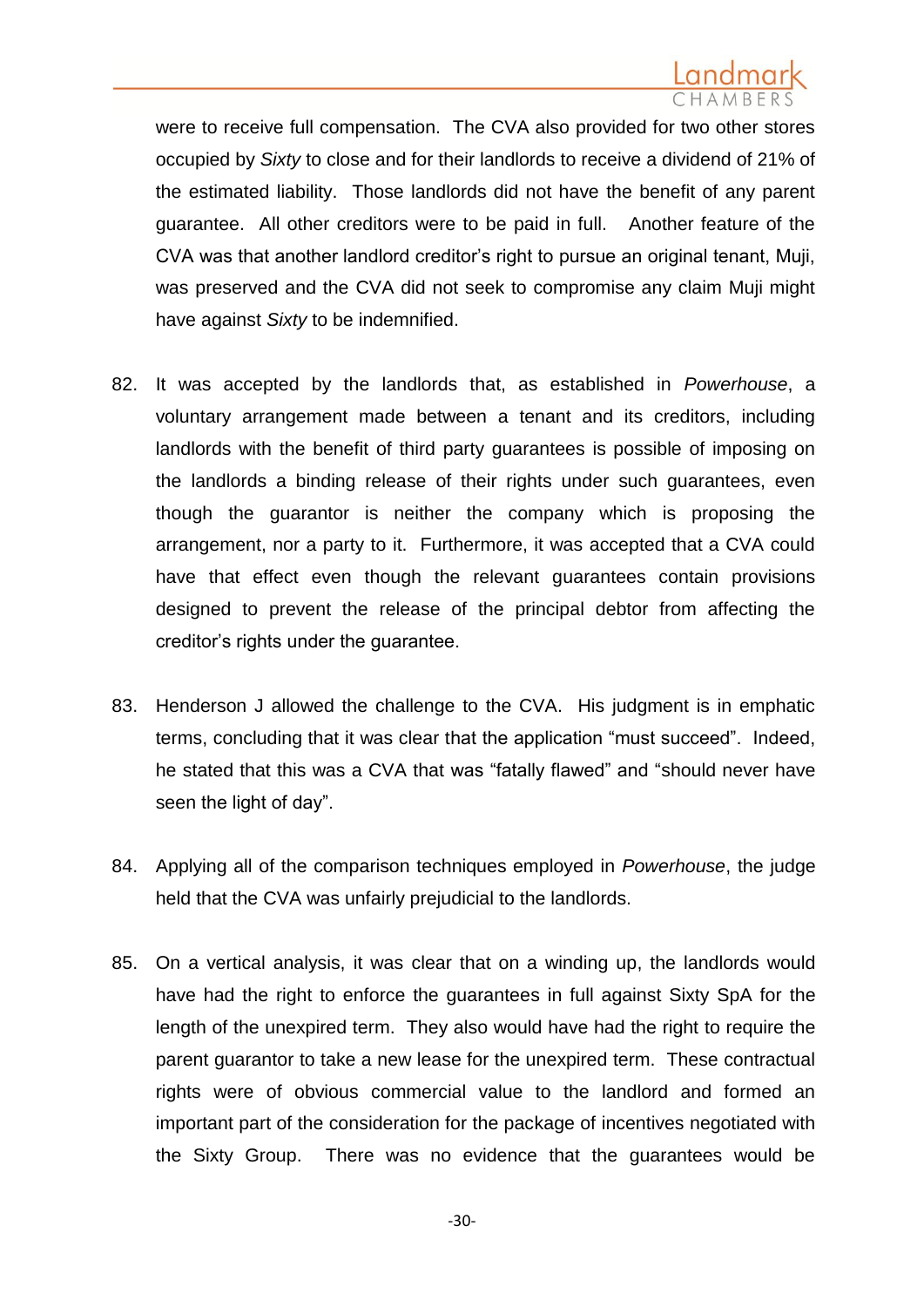particularly difficult or time consuming to enforce, even though the parent was Italian. Sixty SpA was a substantial public company with a strong balance sheet and with a reputation to lose. Italy was a member state of the EU and bound by Council Regulation (EC) 44/2001 on jurisdiction and the recognition and enforcements of judgments in civil and commercial matters. The judge indicated that it would require "strong evidence" to persuade the court in such circumstances that the guarantees were of significantly less commercial value than an equivalent guarantee given by a UK company.

- 86. Henderson J also indicated that it was "unreasonable and unfair" to ask the landlords to give up their guarantees. In times of commercial and financial turmoil, the ability to enforce the terms of the existing leases against the guarantor for a further seven and a half years was a most valuable right and "there was no sufficient justification for requiring the guaranteed landlords to accept a sum of money in lieu". There is an indication that it would rarely be appropriate to require the landlord to accept a sum of money in lieu of such rights. The judge said that in a time of market uncertainty it will be difficult, if not impossible, to determine what sum will fairly compensate the landlord for the loss of such rights, and in the absence of a compelling justification a landlord should not be forced to accept a sum which is based on numerous assumptions which may or may not prove to be well founded. To adopt such procedure, in circumstances where the solvency of the guarantor is not in question would be "*to undermine the basic commercial function of the guarantee, and to force the landlord to accept a commercially inferior substitute for it*".
- 87. In any event, even if that approach were wrong, the judge went on to find that the value of £300,000 assigned to the claims was grossly inadequate. After hearing expert evidence, it was held that a sum in the region of £1million was the least that could fairly be regarded as appropriate. The judge held that the figure of £300,000 was not a genuine estimate of value but was rather a figure which could not be objectively justified and which was dictated to the administrators by Sixty SpA simply because they knew that the unaffected majority would accept the proposal. The figure proposed by Sixty SpA was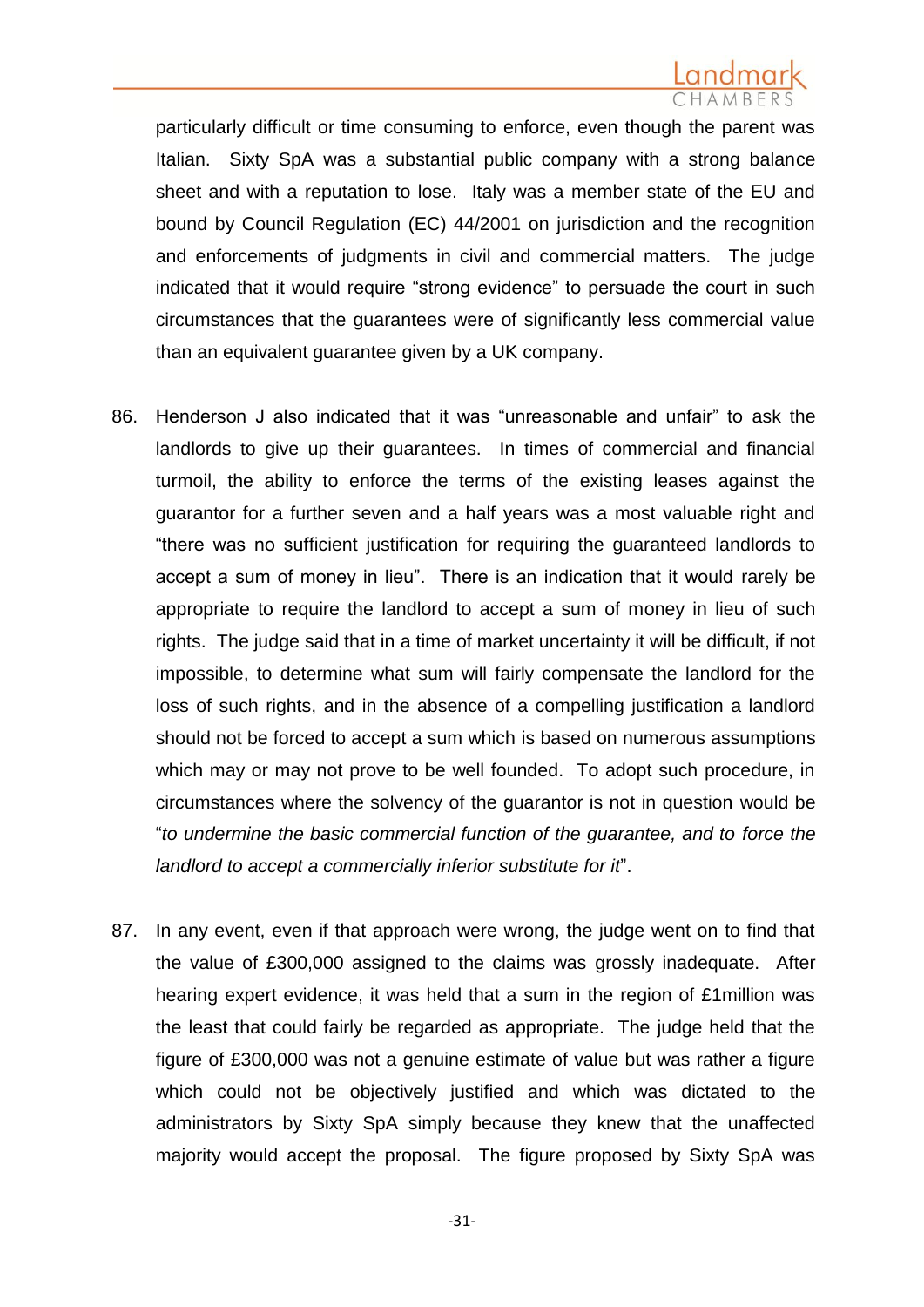

based on a "*cynical calculation by it of what it hoped it could get away with*" *in*  light of the fact that they knew that the landlords would face lengthy and *expensive court proceedings before the CVA could be overturned"*. In so doing the administrators came in for heavy criticism in that they had acted in dereliction of their duty to put forward proposals which they must consider fair to all of the creditors and the company itself.

- 88. The CVA was also unfair on a horizontal comparison by reference to the treatment of Sixty's associated companies on the one hand and the landlords of all closed stores on the other. Not only were the majority of creditors to be paid in full, but two of Sixty's own associates were entitled to the payment of debts due to them by Sixty in full and without deferment whilst landlords of closed stores were required to accept a dividend of 21% of the estimated surrender liability under their leases. Further the preferential treatment given to Muji, whose claim to an indemnity was not compromised was formulated because of the known risk of Muji derailing the CVA. Parity of treatment would have required Muji to be released from its contractual liability to the landlord and for the landlord to be compensated by cash payment of equivalent value. The true complaint was held not to be the fact that Muji as a creditor was treated unfairly well in comparison with the applicants, but rather that the failure to grapple with Muji's position as a quasi-guarantor led to the Trafford Centre landlord being favourably treated in comparison with the applicants. It was not required to give up a quasi guarantee, whereas the applicants were.
- 89. The judge concluded with some strong words. The purpose of the CVA was to compel the applicant landlords to give up their rights for a fraction of their fair value, and to improve the group's negotiating position by forcing the applicants either to accept the CVA (which was bound to be passed by the votes of the creditors who stood to be paid in full) or to embark on lengthy and expensive proceedings to set it aside, which would by itself buy time and subject the applicants to all the uncertainties of litigation. It was clear from the documents belatedly disclosed by the respondents that cynical calculations of this nature were never far from the minds of the Sixty Group. He went on,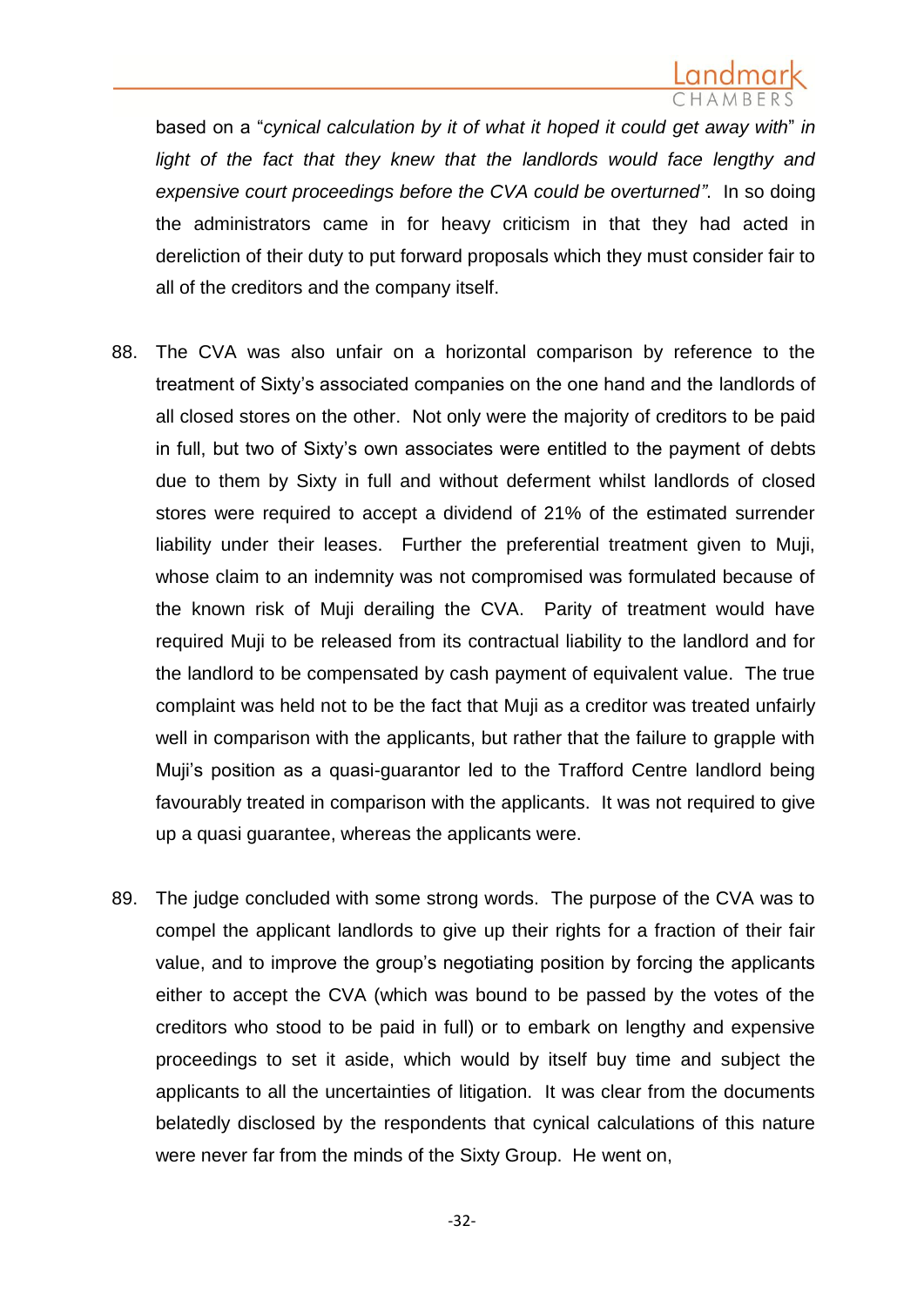

"I wish to emphasise that it is the duty of administrators or other office holders, in such circumstances, to maintain an independent stance, to act in good faith, and only to propose a CVA if they are satisfied that it will not unfairly prejudice the interests of any other creditor, member or contributory of the company. The need for a responsible and professional attitude is even more pronounced where the CVA is structured in such a way that it is bound to be passed by the votes of creditors whose position is either unaffected or improved, and where another much smaller class of creditors is to be deprived of valuable contractual rights in reliance on the Powerhouse principle. I do not say that it is necessarily impossible to propose a fair CVA of this type, but the greatest of care is needed to ensure fairness to the latter class, both in the substance of what is proposed and in the procedure that is adopted"

90. Henderson J took such a dim view of the administrators' conduct that he stated that he was satisfied that there was a prima facie case of misconduct on their part which ought to be considered by the professional bodies to which they were answerable. He therefore directed that copies of his judgment should be sent to the appropriate bodies by which they were licensed to act as insolvency practitioners.

## *Anything to worry about?*

91. The robust approach adopted in the *Sixty* case will give landlords further comfort after *Powerhouse*. The possibility of guarantee stripping opened up in *Powerhouse* will be judiciously monitored, albeit after the event. Whilst the possibility of a fair CVA being proposed which includes an element of asset stripping was clearly left open, in reality it will be very difficult for guarantee stripping to be justified on the critical vertical analysis as in a winding up the landlord would be able to enforce the guarantee in full. Further, there is a suggestion in Henderson J's judgment that it would be unfair per se to ask a guarantor to accept money in lieu of a contractual guarantee. It is possible that